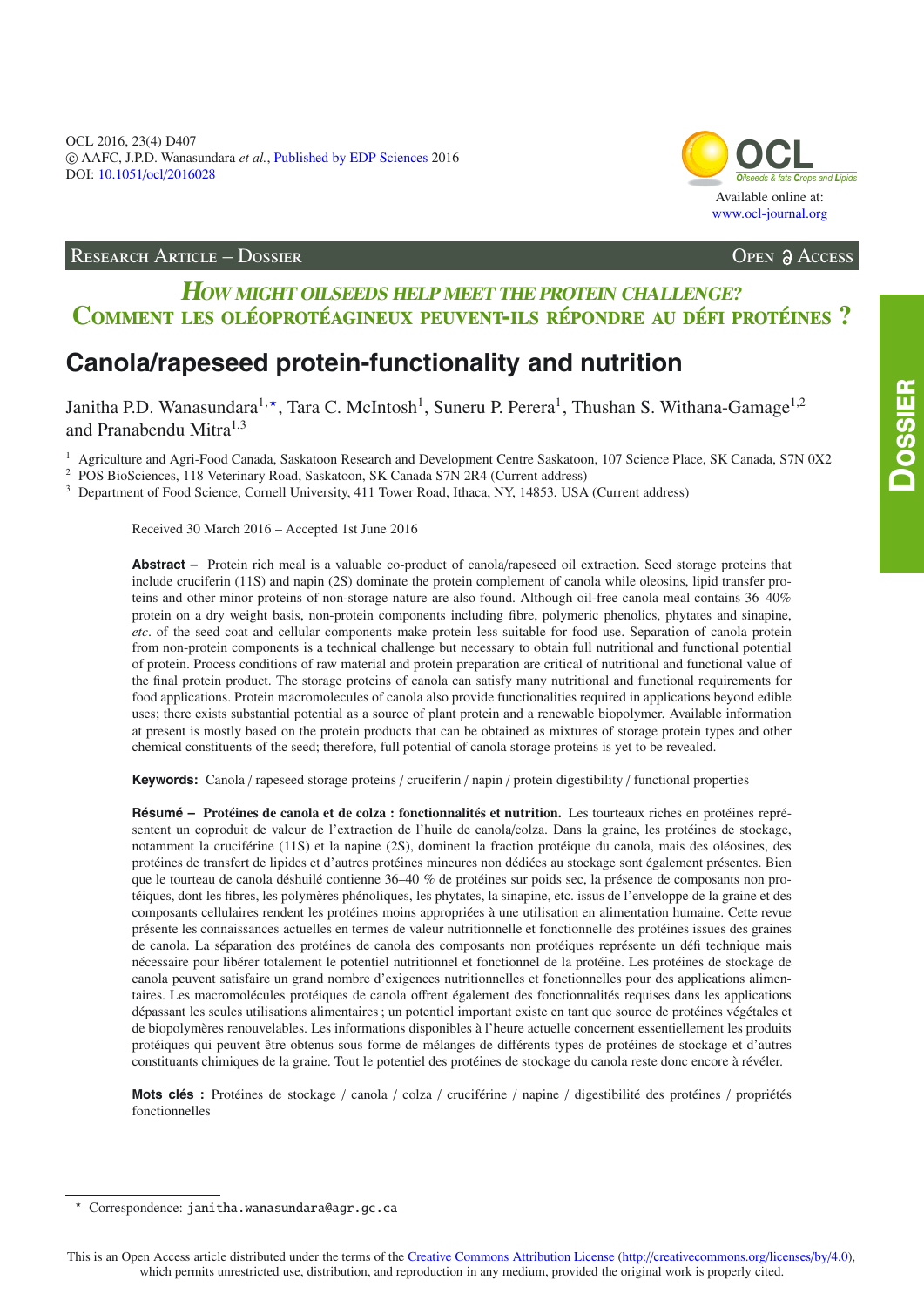## **1 Introduction**

During the last 35 years, the world production of canola/rapeseed (here after referred as canola) has reached 6 times the production volume in 1980 (Fig. [1\)](#page-1-0). The term canola (Canada-oil-low-acid) is defined for quality improved rapeseed genetic material consisted of <2% erucic acid containing oil and meal residue (air dried, oil-free, and 8.5% moisture containing solid) with  $\langle 30 \rangle$  umol of glucosinolates of any one or mixture of 3-butenyl, 4-pentenyl, 2-hydroxy-3 butenyl, and 2-hydroxyl-4-pentenyl/g. Improved germplasm of *Brassica napus* and *Brassica rapa* falls under canola. During last decade, improved *Brassica juncea* germplasm to fit into these criteria has been developed as canola-quality juncea. The term rapeseed or double low rapeseed is used in Europe while canola is the preferred term in Canada and Australia. However, compared to the other two, *B. napus* canola is mostly cultivated around the world and also the mostly researched. Canola is primarily grown for its healthy seed oil for food use however finds many applications including biofuels, cosmetics and other industrial products. The remaining seed components after oil extraction are primarily used in animal feed because of its protein, residual oil and fibre. Considering the global production in the past decade, on average, the canola crop has annually generated 10–14 million metric tons of plant protein in parallel with 20–30 million metric tons of oil (Fig. [1\)](#page-1-0). Primarily, the animal feed industry is benefitted by the nutritional advantages of canola protein, especially in dairy cow rations, contributing to milk protein production. Moreover, the de-oiled canola meal is a competitive protein source that satisfies nutritional requirements of broilers, laying hens, equine and cultured fish (CCC, [2016\)](#page-11-0). Canola is the second largely cultivated oilseed crop of the world after soy (OECD-FAO, [2015](#page-13-0)).

World protein demand is rising in parallel with the growing population. According to FAO/UN forecast, in 2050, the global food demand, particularly for animal protein (meat and dairy) will be twice the demand in [2013](#page-12-0) (FAO, 2013). When global food security is considered, protein will become the limiting macronutrient and the world population will require sufficient quantities of protein with adequate quality. The growing economies with high population density are expected to demand more protein, both from animal and plant sources. In addition to the growing world population, the global concerns of environmental changes including rising greenhouse gas emission and ocean temperature, elevation of population suffering from non-communicable diseases putting pressure on public health care systems require mitigation strategies that need reevaluating our food supply to maintain health and sustainability. Several non-communicable diseases that prevail in modern economies show the need to have a diet balanced in plant and animal sources, with the emphasis on incorporating more plant foods (Boland, [2013](#page-11-1)).

With the growing demand for protein, as a co-product of oil extraction, canola is well positioned to be a viable source of plant protein because of the volume of production and the nutritional and functional qualities of the protein. Assessment of essential amino acid profile and protein utilization efficiency in human subjects show that canola can be ranked as a high quality protein, comparable with milk and egg proteins (Bos *et al.*, [2007;](#page-11-2) Fleddermann *et al.*, [2013\)](#page-12-1). Canola protein is ranked

<span id="page-1-0"></span>

**Fig. 1.** Global canola production data from 1980 to 2015 and calculated production values for oil and protein based on 43% oil and 22% protein in the seed (Source: FAO, Oilseed Future).

above several plant proteins in protein quality indices and contributes more sulphur-containing amino acids and lysine than pulses, and cereals, respectively. It is a known fact that allergenic 2S proteins are part of canola seed protein complement however unavailability of long-term consumption studies and quantitative data on allergenic protein levels of canola limit providing conclusions on nutritional comparability.

The reviews published on canola protein during the last 5 years by different research groups (Aachary and Thiyam, [2012;](#page-11-3) Aider and Barbana, [2011](#page-11-4); Alashi *et al.*, [2013;](#page-11-5) Tan *et al.*, [2011;](#page-14-0) Von Der Haar *et al.*, [2014;](#page-14-1) Wanasundara, [2011\)](#page-14-2) point out the significance and the value of this source as a food protein and also to generate high-value products based on protein. Environmental, demographic and economic issues we experience today highlight the advantages of direct use of plant proteins in human diet rather than converting them into animal proteins, and it is becoming a global trend as well as a need. In this context, canola has several advantages; abundance, nutritional compatibility, functional suitability, etc. This review focuses on the canola seed protein fraction for its nutritional and functional value as a plant protein source for food use. Potential uses beyond food are also discussed.

## **2 Proteins of canola seed**

Whole canola seed or de-oiled seed (meal) is rarely or not used as a source of food protein. During 2000 to 2015, the protein content of canola seeds produced in Canada varied from 19.6–23.5% (8.5 moisture basis) while in defatted meal 37.0–41.4% (12% moisture) has been reported (CGC, [2016\)](#page-11-6). Several non-protein chemical constituents of the seed are in association with protein and alter nutritional value and functional properties hindering full use of canola protein. Although the technologies developed for other oil-rich seeds such as soybean can be directly applied to separate and recover canola protein, alternative technologies and conditions are needed due to the differences in seed chemistry and protein composition.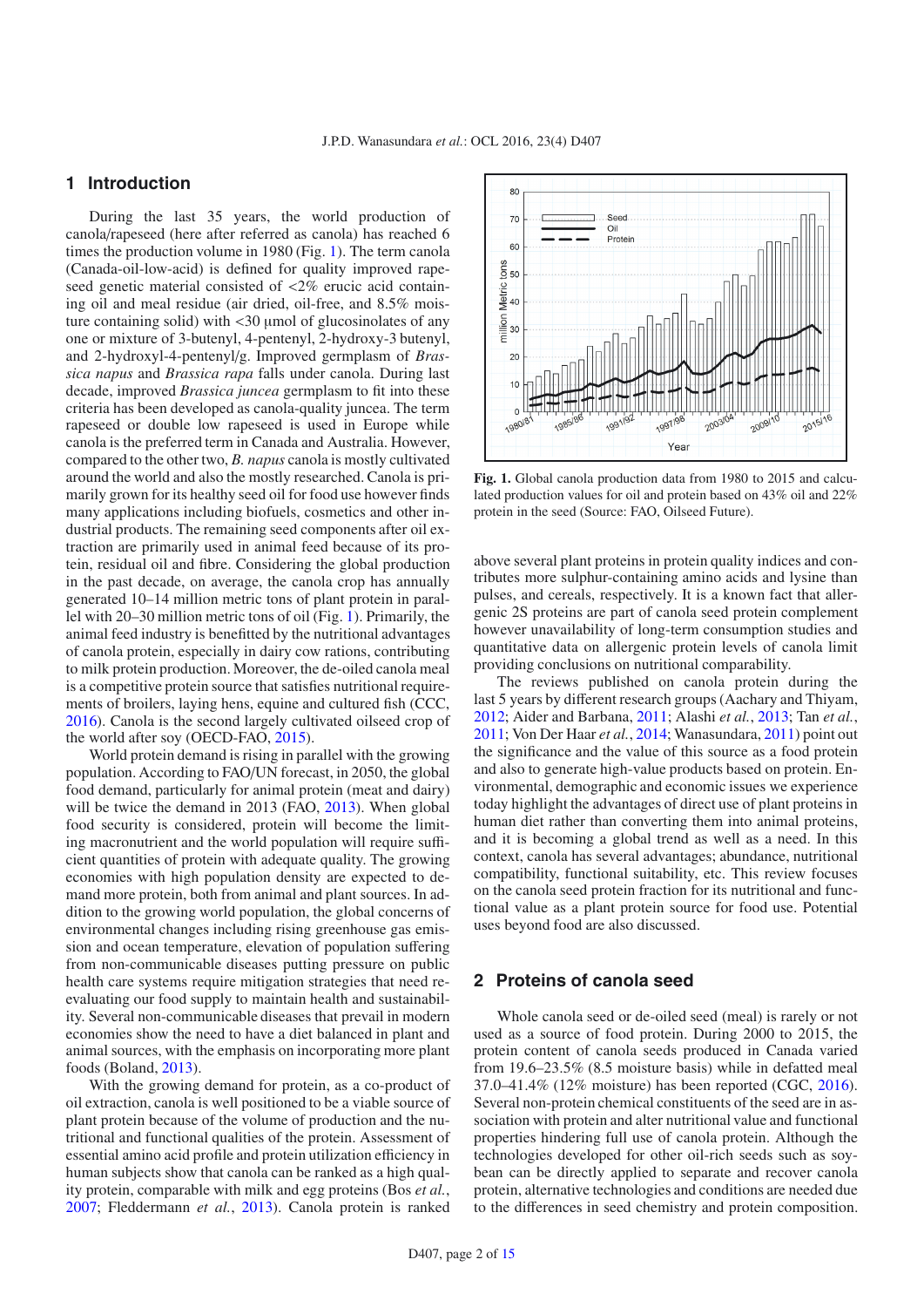Recoverable proteins of canola seed and meal are mostly of storage nature. Besides that some of the structural proteins such as oil body (OB) proteins, lipid transfer proteins (LTP) are also found.

#### **2.1 Storage proteins**

The storage proteins are localized in the membrane-bound protein bodies or protein storage vacuoles (PSV) that have morphologically distinct regions in the cell. According to Jiang *et al.* [\(2001](#page-12-2)) and Hu *et al*. [\(2013\)](#page-12-3), three regions, the matrix, crystalloid, and globoid can be identified in canola PSV and the storage proteins are primarily in the matrix and crystalloid regions while phytate crystals are found in the globoid regions. The 11S (or 12S) globulin (legumin type), cruciferin (300–350 kDa) and 2S (or 1.7S) albumin, napin (12–16 kDa) (Crouch and Sussex, [1981;](#page-11-7) Lönnerdal and Janson, [1972\)](#page-12-4) are predominant storage proteins found in *B. napus*. Expression of cruciferin and napin in Brassicaceae species is regulated by multiple genes. A study on European cultivars support that cruciferin and napin are present in the ratio of 0.6 to 2.0 with substantial genotype variation (Malabat *et al*., [2003\)](#page-12-5).

#### 2.1.1 Cruciferin

<span id="page-2-0"></span>Cruciferin, the predominant 11S protein in the Brassicaceae family, is a protein of cupin superfamily. Structural organization of cruciferin up to quaternary level has been described (Adachi *et al*., [2003;](#page-11-8) Dalgalarrondo *et al.*, [1986](#page-11-9); Plietz *et al.*, [1983;](#page-13-1) Tandang-Silvas *et al.*, [2010](#page-14-4)). The mature cruciferin contains six subunits or protomers that assemble as two trimer units in which each protomer is comprised of two polypeptide;  $\alpha$ - (∼40 kDa, 254 to 296 amino acids and  $\beta$ -(∼20 kDa, 189 to 191 amino acids) chain linked *via* a disulfide bond (Adachi *et al*., [2003;](#page-11-8) Dalgalarrondo *et al.*, [1986](#page-11-9); Tandang-Silvas *et al.*, [2010](#page-14-4)). Canola cruciferin subunits have been identified as CRU1, CRU2, CRU3, CRU4 and CRUA (Sjodahl *et al.*, [1991;](#page-14-5) Wanasundara, [2011\)](#page-14-2). In the cruciferin hexamer assembly, the inter-chain disulfide bonds between  $\alpha$ and β- chains play a key role (Jung *et al.*, [1997\)](#page-12-6). In the formation of hexamer the inter-chain disulfide bonds containing or IE-face[1.](#page-2-0) of the two trimers pile up together *via* IE face-to-face. The bonds associated with assembling two trimers together are predominantly non-covalent bonds such as hydrophobic, electrostatic, hydrogen, van der Walls and hydrogen bonded salt bridges (Adachi *et al.*, [2003\)](#page-11-8).

## 2.1.2 Napin

Napin, is a 2S (1.7S) protein of prolamin superfamily and exists as the next abundant storage protein of *B. napu*s. The mature napin structure comprises of a small (short, 4 kDa) and a large (long, 9 kDa) polypeptide chain linked together by two inter-chain disulfide bonds (Shewry *et al*., [1995\)](#page-13-2). In addition, the large chain possesses two intra-chain disulfide bonds between cysteine residues (Rico *et al.*, [1996\)](#page-13-3), making four disulfide bridges stabilizing the napin molecule. In canola, six different napin isoforms, namely Napin-1, Napin-2, Napin-3, Napin-1A, Napin-B and Nap1 have been reported in UniProtKB (http://[www.uniprot.org](http://www.uniprot.org/)/).

### **2.2 Oil body proteins**

Oil body proteins (OBP) assist in stabilizing oleosomes or oil bodies (OB), which are subcellular organelles that store oils of canola seed. These proteins exhibit long hydrophobic domain that can associate with lipid phase of the droplet and a hydrophilic domain that reside on the OB surface. In *B. napus*, oleosins are the dominant OBP followed by steroleosins and caleosins (Jolivet *et al*., [2009;](#page-12-7) Tzen, [2012\)](#page-14-6). Oleosins are lower in molecular mass (18–25 kDa) (Jolivet *et al*., [2009;](#page-12-7) Tzen *et al*., [1993\)](#page-14-7) than caleosins (27 kDa) or steroleosins (39 or 41 kDa) (Jiang *et al.*, [2008\)](#page-12-8). Oleosins have characteristic triblock structure with two terminal amphipathic regions and a central hydropobic region with a proline knot that is highly conserved (Hsieh and Huang, [2004;](#page-12-9) Jolivet *et al*., [2009](#page-12-7)). Caleosin is known to possess the ability to bind with calcium ions within the seed. Similar to oleosins, caleosins also play an important role in stabilizing OB (Tzen, [2012\)](#page-14-6).

## **3 Nutritional value of canola proteins**

Details of canola as a protein source in human diet are rare to find. Compared to the mustard counterparts of the Brassicaceae family, *<sup>e</sup>*.g., *Brassica juncea* (oriental/brown mustard), *Brassica carinata* (Ethiopean mustard), *Brassica nigra* (black mustard) and *Sinapis alba* (yellow or white mustard), *B. napus* is not used in food preparations as condiments, flavorants or preservatives. Oil-free canola meal is also not used in food. When compared with the mustard relatives, the types and levels of polymeric phenolics of the seed coat, and phenolic acids (free and esterified) and glucosinolates (aliphatic- and indole-, total <<sup>30</sup> <sup>µ</sup>mol/g meal) of the cotyledon and embryo cells may contribute to the reported bitter and astringent taste that is not favourable to human palate. A list of foods that may use canola meal and meal protein hydrolysates is available in the dossier compiled for canola protein products (GRAS, [2010\)](#page-12-10) however, these do not suggest extensive use of the protein fraction. Recent development of protein products and ingredients enabled the generation of valuable information on nutritional value of canola protein in human food.

#### **3.1 Canola protein products**

Obtaining protein rich products eliminates unwanted nonprotein components of canola seed and allows better use

<sup>1</sup> According to Adachi and grou*p* (2001 and 2003), polypeptide chains of the 11S globulin protomers arrange in such a way to have the inter-chain disulfide bond less buried and located on the interface between the protomers. The intra-chain disulfide bond is more buried and located near the 3-fold axis of the trimer. In the trimer assembly, the two faces perpendicular to the 3-fold axis of trimer are referred to as the inter-chain disulfide bond containing (IE) face and the intrachian disulfide bond containing (IA) face. The hexamer is formed by interactions between same faces (IE faces) of the trimer, mostly *via* hydrophobic interactions.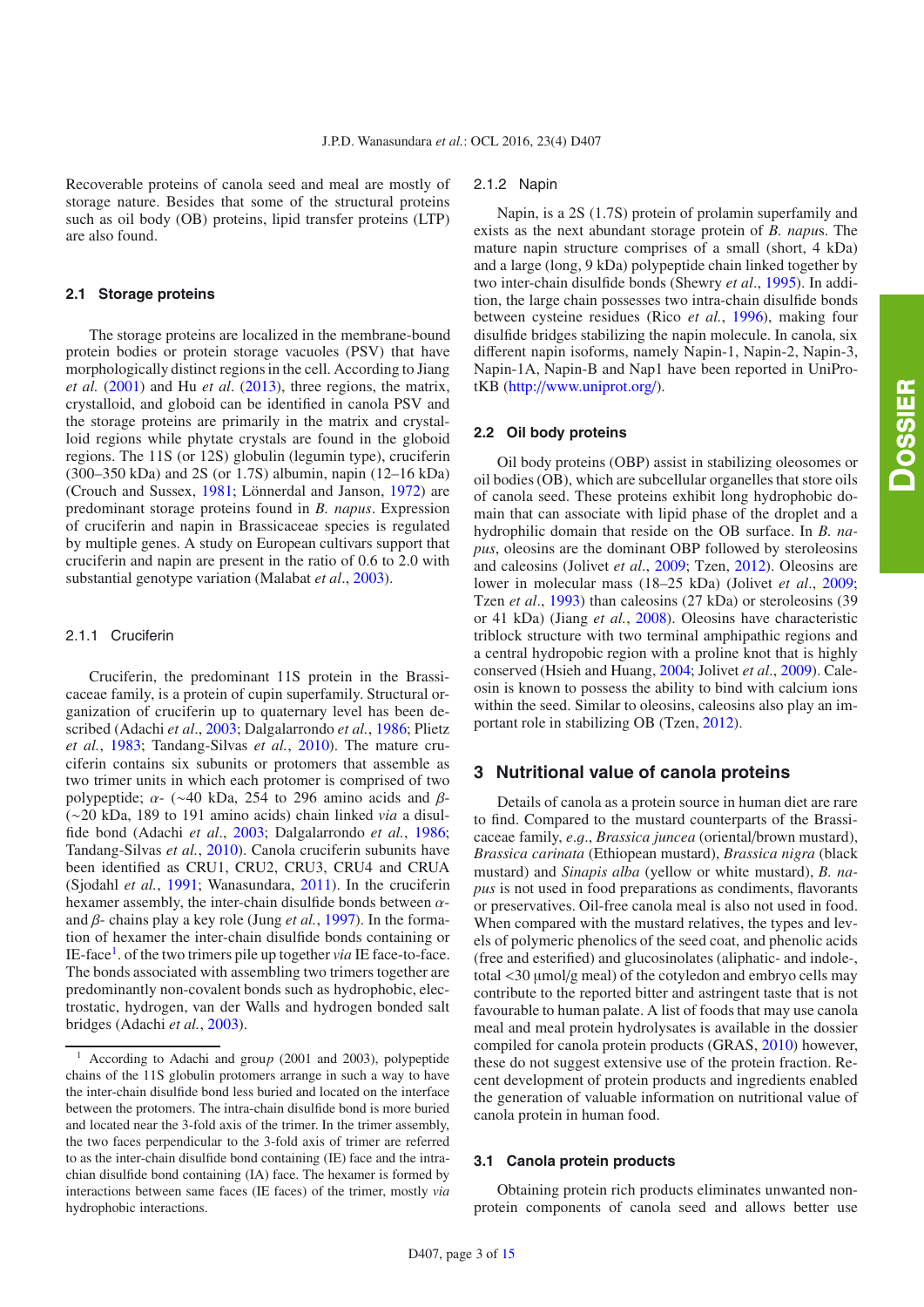of proteins. Protein product preparation from canola meal dates back to the time canola was adopted as an oilseed crop. Canola protein concentrates can be obtained by removing seed coat (reduces fibre fraction), alcohol solubles (reduce sugars, glucosinolates and some phenolics) that enrich protein content up to ∼70% (Wanasundara, [2011\)](#page-14-2). Preparation of protein isolates (>90% protein) that target protein in highly pure form eliminates most of the unwanted non-protein components. Depending on the method of protein extraction employed, the final product could vary in terms of the protein content, type, and extent of interaction with non-protein components. Alkali extraction and acid precipitation, protein micellation method (PMM), low pH extraction combined with membrane separation have been described for canola protein isolate preparation (Tan *et al.*, [2011;](#page-14-0) Wanasundara, [2011\)](#page-14-2). Among available information, food-grade canola protein products are described under commercial names Puratein® (precipitated micelle protein of near neutral pH protein extracted with salt, >90% protein, 11S/ or 7S protein mainly) and Supertein<sup>TM</sup> (protein remained soluble after micelle formation; Burcon Nutrascience, >90%<br>protein, 2S protein mainly), and Isolexx™ (protein extracted at near neutral pH and recovered under mild conditions; Teu-Texx Proteins, 60–65% globulin, remaining content albumin and other protein; EFSA, [2013](#page-12-11)).

#### **3.2 Amino acid composition and protein quality**

Canola protein provides all the nutritionally essential amino acids with a balanced amino acid profile (Tab. [1\)](#page-1-0). The level of essential amino acids in canola protein and products is  $>400$  mg/g protein (Tab. [1\)](#page-4-0). The sulphur-containing amino acids (S-AA) are in the range of 3.0–4.0% or 40–49 mg/g protein, which is closer to the reference protein pattern established by FAO/UNU/WHO requirements for humans and place canola as a richer S-AA source than legume sources (Bos *et al.*, [2007\)](#page-11-2). Klockeman *et al.* [\(1997](#page-12-12)) identified lysine as the first limiting amino acid in canola protein and it is also the most temperature sensitive amino acid that participates in several chemical reactions including Maillard reaction (Newkirk *et al.*, [2003\)](#page-13-4). When the amino acid composition of whole canola seed or meal is compared with the protein products (Tab. [1\)](#page-4-0), influence of protein composition (types) of the final product can be observed.

<span id="page-3-0"></span>The protein digestibility corrected amino acid score (PD- $CASS)^2$  $CASS)^2$  for canola protein varies depending on the protein product used for assessment and also with the assessment model involving rats or weaning piglets. Rutherfurd *et al.* [\(2015\)](#page-13-5) points out that the true ileal amino acid digestibility values of several plant foods (cooked forms of pea, kidney beans, rice, and rolled oats, breakfast cereals and roasted peanut), plant protein products (soy protein isolates and concentrate, rice protein concentrate, and pea protein isolate), and animal protein products (milk protein concentrate, whey protein isolate, and concentrate) obtained from rat models are comparable with the values for adult human. Therefore animal model evaluations may provide a reasonable estimation of amino acid nutrition of canola protein which is not in our regular diet.

#### **3.3 Digestibility and amino acid nutrition**

Digestibility of protein depends on the enzyme accessibility. The molecular structure as well as the other components associated with protein may affect enzyme accessibility and activity. Since early studies, glucosinolates and their breakdown products that are isothiocyanates (ITC) such as 5-vinyloxazolidine-2-thione (VOT, goitrin), butenyl-ITC, and pentenyl-ITC, and phenylethyl-ITC in addition to phytates and phenolics were considered responsible for the adverse effects observed in test animals such as reduced growth and thyroid enlargement associated with feeding rapeseed meal. These compounds may have direct effect on reducing proteolytic enzyme activity as well as bind proteins making them unavailable for enzyme-catalysed hydrolysis to peptides and amino acids. Evaluation of highly pure protein products such as isolates can eliminate the interference of non-protein components to great extent.

Early studies of Savoie *et al.* [\(1988\)](#page-13-6) suggested that canola protein concentrate (52%, %N <sup>×</sup> <sup>6</sup>.25) exhibits lower *in vitro* digestibility values (83%) than casein (97%) which may be attributed to the structural rigidity of canola proteins that resists acid-induced (optimum activity of pepsin is pH 1.3–2.0) denaturation and unfolding. Evaluation of rapeseed protein products in rats (Delisle *et al.*, [1983\)](#page-12-14), pigs (Grala *et al.*, [1998\)](#page-12-15) and humans (Bos *et al.*, [2007\)](#page-11-2) indicated that the canola proteins exhibit relatively poor digestibility *in vivo* and hydrolysis resistant protein fragments exist in the digested products. Protein efficiency ratio  $(PER)^3$  $(PER)^3$  of flour, 2S and 12S fraction of rapeseed was reported as 2.64, 2.49 and 2.12, respectively while casein under identical test conditions reported 3.23 (Delisle *et al.*, [1983\)](#page-12-14). The current FAO recommendation is to replace PDCASS with the digestible indispensable amino acid score  $(DIAS)^4$  $(DIAS)^4$  which uses ileal digestibility rather than fecal digestibility.

<span id="page-3-2"></span><span id="page-3-1"></span>In a comparative study of different protein sources on postprandial regional N utilization by rats, Boutry *et al.* [\(2011\)](#page-11-10) showed that canola protein exhibit greater retention of N in visceral organs (small intestinal mucosa, liver and kidneys) than milk proteins which particularly enriched skin tissues. Higher content of threonine, one of the EAA that is required for mucin synthesis, and the high S-AA level of canola protein isolate may be related in promoting the retention of dietary N in visceral tissues. Canola protein isolate gave true digestibility value of 95% which was similar to milk protein in this study and it was a somewhat different observation than the low digestibility of canola protein reported in

<sup>2</sup> PDCASS is a score based on the ratio of the amount of the first limiting dietary indispensable amino acid in the protein source to the amino acid requirement of the 1–2 year old child corrected for protein digestibility based on true fecal N digestibility and using the growing rat as a model for the adult human. Scores that are >1 are rounded or truncated (FAO/WHO, [1991](#page-12-13)).

PER is the ratio of body weight gain by a test subject to the weight of test protein consumed during a given testing period. Usually, mouse is the test subject.

<sup>4</sup> DIASS is a score based on true ileal amino acid digestibility determined for each amino acid individually and lysine availability, using non-truncated scores (FAO, [2013](#page-12-0)).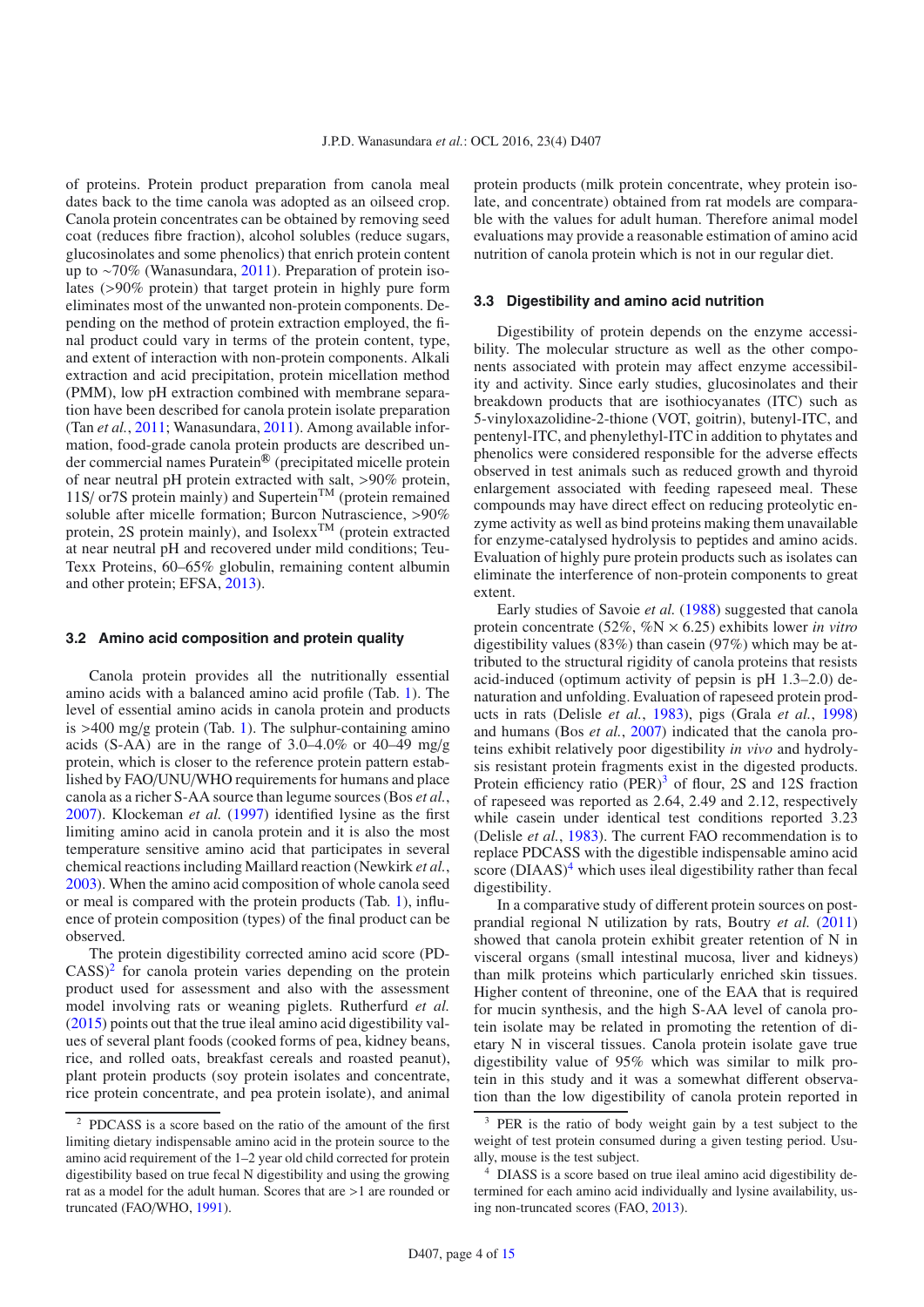#### J.P.D. Wanasundara *et al.*: OCL 2016, 23(4) D407

|                                | Canola protein products, g amino acid/100 g protein |                              |                                                                                                                                  |      |      |      |      |  |
|--------------------------------|-----------------------------------------------------|------------------------------|----------------------------------------------------------------------------------------------------------------------------------|------|------|------|------|--|
| Amino acid                     | Canola meal, Alkali extracted and                   |                              |                                                                                                                                  |      |      |      | 11S  |  |
|                                | $g/100$ g $CPa$                                     | acid precipitated            | Supertein <sup>TM</sup> , c Puratein <sup>®</sup> , c Isolexx <sup>TM</sup> , d 2S isolate <sup>e</sup> concentrate <sup>e</sup> |      |      |      |      |  |
|                                |                                                     | protein isolate <sup>b</sup> |                                                                                                                                  |      |      |      |      |  |
| <b>Essential</b>               |                                                     |                              |                                                                                                                                  |      |      |      |      |  |
| Cysteine                       | 2.29                                                | 0.39                         | 4.5                                                                                                                              | 1.6  | 2.0  | 8.1  | 1.4  |  |
| Histidine                      | 3.39                                                | 3.17                         | 3.6                                                                                                                              | 2.5  | 3.1  | 3.5  | 1.7  |  |
| Isoleucine                     | 3.47                                                | 5.18                         | 3.0                                                                                                                              | 4.4  | 4.2  | 6.0  | 6.1  |  |
| Leucine                        | 6.19                                                | 9.26                         | 6.0                                                                                                                              | 8.2  | 7.8  | 6.8  | 6.6  |  |
| Lysine                         | 5.92                                                | 5.62                         | 7.4                                                                                                                              | 4.0  | 5.5  | 3.4  | 4.6  |  |
| Methionine                     | 1.94                                                | 2.60                         | 2.4                                                                                                                              | 1.9  | 2.0  | 2.7  | 2.2  |  |
| Phenylalanine                  | 4.06                                                | 5.13                         | 2.6                                                                                                                              | 4.9  | 4.4  | 4.3  | 4.0  |  |
| Threonine                      | 4.27                                                | 5.30                         | 3.2                                                                                                                              | 3.7  | 4.5  | 4.5  | 4.3  |  |
| Tryptophan                     | 1.33                                                | not reported                 | 1.4                                                                                                                              | 2.0  | 1.5  | 1.3  | 1.2  |  |
| Tyrosine                       | 2.50                                                | 3.93                         | 1.4                                                                                                                              | 4.1  | 3.3  | 3.4  | 2.5  |  |
| Valine                         | 4.97                                                | 5.85                         | 4.3                                                                                                                              | 5.5  | 5.0  | 5.1  | 4.6  |  |
| <b>Conditionally essential</b> |                                                     |                              |                                                                                                                                  |      |      |      |      |  |
| Arginine                       | 6.62                                                | 7.66                         | 5.8                                                                                                                              | 7.2  | 7.6  | 5.4  | 5.3  |  |
| Glutamine+Glutamate            | 18.14                                               | 17.27                        | 24.6                                                                                                                             | 19.8 | 19.8 | 14.2 | 19.8 |  |
| Glycine                        | 4.92                                                | 5.05                         | 4.3                                                                                                                              | 5.4  | 5.4  | 6.5  | 6.8  |  |
| Proline                        | 5.97                                                | 4.32                         | 9.2                                                                                                                              | 5.8  | 5.8  | 4.7  | 6.8  |  |
| <b>Non-essential</b>           |                                                     |                              |                                                                                                                                  |      |      |      |      |  |
| Alanine                        | 4.36                                                | 5.14                         | 4.0                                                                                                                              | 4.2  | 4.5  | 5.2  | 5.3  |  |
| Aspartic acid+Aspartate        | 7.25                                                | 9.41                         | 2.6                                                                                                                              | 9.3  | 8.8  | 11.4 | 10.5 |  |
| Serine                         | 4.00                                                | 4.74                         | 3.3                                                                                                                              | 4.1  | 4.9  | 5.2  | 5.5  |  |

<span id="page-4-0"></span>**Table 1.** Levels of essential, conditionally-essential and non-essential amino acids found in canola meal and protein products derived from canola.

<sup>a</sup> www.canolacouncil.org/media/516716/[2015\\_canola\\_meal\\_feed\\_industry\\_guide.pdf,](www.canolacouncil.org/media/516716/2015_canola_meal_feed_industry_guide.pdf) <sup>b</sup> Tzeng *et al.*, [1988](#page-14-8), <sup>c</sup> GRAS Notice 327, 2010, <sup>d</sup> www.fda.gov/ucm/groups/fdagov-public/[@fdagov-foods-gen](www.fda.gov/ucm/groups/fdagov-public/@fdagov-foods-gen/documents/document/ucm277309.pdf)/documents/document/ucm277309.pdf, <sup>e</sup> Wanasundara and McIntosh, [2013](#page-14-9) and Wanasundara, unpublished data.

human (Bos *et al.*, [2007\)](#page-11-2), pigs (de Lange *et al.*, [1990;](#page-12-16) Grala *et al.*, [1998\)](#page-12-15) or chicks and cockerels (Larbrier *et al*., [1991](#page-12-17)). In this rat model study, canola protein isolates showed fairly close performance as milk protein for the protein nutritional parameters; similar postprandial metabolic losses of dietary N *via* deamination of dietary amino acids and excretion in urine, similar digestibility values, and postprandial retention of dietary N resulting in similar growth rate and body composition of rats. Similarly, Fleddermann *et al*. [\(2013\)](#page-12-1) reported that canola protein isolate (soluble protein recovered from fat-free meal at pH 6.8) and canola protein hydrolysate gave 93.3% and 97.3% true nitrogen digestibility values, respectively in a rat model.

<span id="page-4-1"></span>The PDCASS values reported for napin-rich Supertein<sup>TM</sup> and cruciferin-rich Puratein<sup>®</sup> (Burcon Nutrascience protein products) were 0.61 (61%) and 0.64 (64%), respectively. When calculated according to updated FAO/WHO/UNU guidelines in  $2007<sup>5</sup>$  $2007<sup>5</sup>$  $2007<sup>5</sup>$  (WHO/FAO/UNU,  $2007$ ) values of 0.83 and 0.71 for Supertein<sup>TM</sup> and Puratein<sup>®</sup>, respectively were obtained. The limiting AA of these protein products were phenylalanine for Supertein<sup>TM</sup> and tyrosine and lysine for Puratein® (GRAS, [2010\)](#page-12-10). Calculated PDCASS values for canola protein isolate and canola protein hydrolysate used in the study by Fleddermann and group [\(2013\)](#page-12-1) were 0.86 and 1.00, respectively.

In a sub-chronic dietary toxicity assessment by13-week rat feeding study, at 5, 10 and 20% (w/w) inclusion levels,

Puratein® (cruciferin-rich) showed no negative effect on body weight gain, food consumption, blood parameters, motor activity, ophthalmic or clinical pathology observed in the animals at all feeding levels (Mejia *et al*., [2009a\)](#page-13-7). At the 20% level of feeding, Supertein<sup>TM</sup> (napin-rich) consumed animals showed lower bodyweight (BW) gain and reduced food intake, particularly during the early weeks of feeding. Although both male and female animals showed an increase in thyroid/parathyroid weight at the 20% feeding level it was not considered as an adverse effect (Mejia et al., [2009b](#page-13-8)). For Puratein<sup>®</sup>, 10% inclusion level is recommended as the "no observed adverse effect level (NOAEL)". This level of addition was translated into 11.24 g/kg body weight/day for male and 14.11 g/kg body weight/day for female animals (Mejia *et al.*, [2009a](#page-13-7)). The NOAEL for Supertein<sup>TM</sup> was reported as 12.46 g/kg BW/day for males and 14.95 g/kg BW/day for females (Mejia *et al*., [2009b\)](#page-13-8). According to this study none of these two proteins exhibited any trend to suggest genotoxic effects (GRAS, [2010\)](#page-12-10).

Studies that evaluate canola protein by human feeding are limited. The study by Bos *et al.* [\(2007\)](#page-11-2) assessed canola protein (36.8% globulin, 41% napin, 2.7% lipid transfer protein and total nitrogen content of 14.9%) in human subjects as a source of meal protein (27.3 g protein, 700 kcal total energy, healthy adults  $n = 7$ ) and reported comparatively low (84%) real ileal digestibility values indicating low bioavailability which was compensated by the high postprandial retention of released amino acids (70.5%). Postprandial biological values reported for wheat (66%), pea (71%) or lupin (74%)

 $\frac{5}{10}$  The difference is in the reference amounts of specific AA and the requirements by age groups of children 1–2 years and 3–10 years.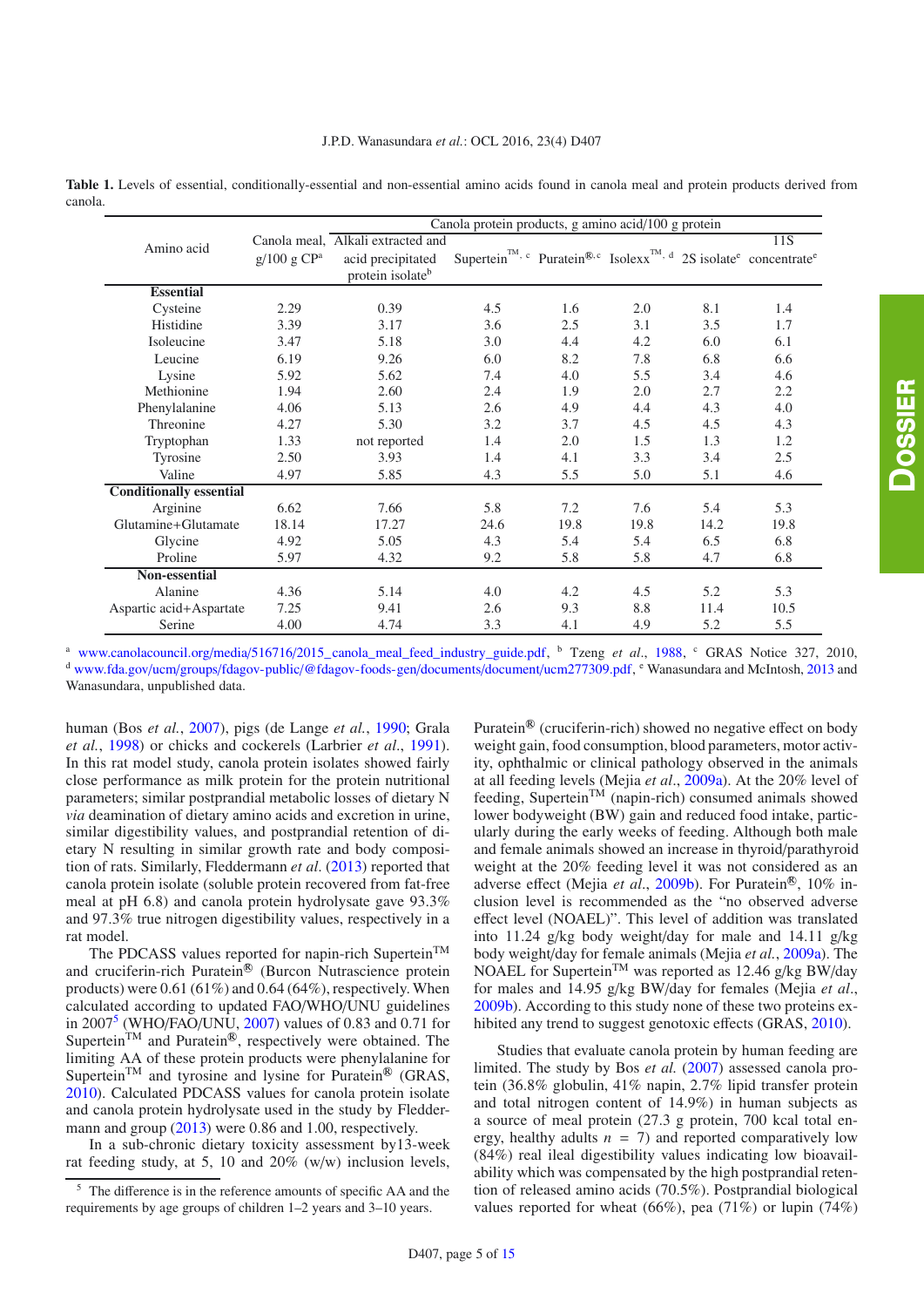proteins (each source was evaluated as their protein-enriched products obtained under mild conditions) assessed under similar test conditions were much lower than the value resulted in for canola (84%). According to this study, canola protein (protein content as  $\%N \times 6.25$  was 93%, protein isolate obtained under very mild conditions) can be placed similar to egg protein that has high biological value because of the high levels of cysteine and methionine; 80% higher than the limiting value for S-AA (39.0 mg/g), and the 1:1 ratio of Met: Cys. Using the same canola protein material as the protein source, Deglaire *et al.* [\(2009\)](#page-12-18) showed weaning piglet model can produce highly correlated assessment with human testing. Canola protein showed high correlation with true ileal digestibility of nitrogen ( $r = 0.98$ , over  $3 \times 2$ ,  $P = 0.11$ ) and amino acids  $(r = 0.87,$  over  $26 \times 2$  data,  $P < 0.0001$ ) with the data of human and weaning piglet model studies.

In the study by Fleddermann *et al.* [\(2013\)](#page-12-1), both canola protein isolate and canola protein hydrolysate resulted in similar levels of incorporation of amino acids (total, essential, branched chain and non-essential) into the plasma of human subjects and the values were comparable to the soy protein isolate as dietary protein. Assessment of the same canola protein product according to European Food Safety Authority (EFSA) guide lines, it was estimated that intake of 2.2 g/kg body weight per day for "heavy" (mean + 2SD) adult consumer, 3 g/kg body weight per day for (mean) 4–6 year old group, and the 95<sup>th</sup> percentile intake of 4.73 g/kg body weight per day was acceptable (EFSA, [2013\)](#page-12-11).

## **4 Non-proteinaceous compounds associated with canola protein**

Canola seed contains glucosinolates (GSL), phenolic compounds, phytates, non-starch polysaccharides that possess several advantages to the seed. Association of these compounds and their breakdown products with macromolecular protein during protein recovery processes and in the final product is considered a disadvantage due to the potential antinutrient effects, contribution to unfavorable colors and tastes. Chemistry of these components and products in canola has been reviewed in detail by Aider and Barbana [\(2011\)](#page-11-4) and Wanasundara [\(2011\)](#page-14-2).

Among the protein products reported for canola, eiferin-rich Puratein<sup>®</sup> and napin-rich Supertein<sup>TM</sup> cruciferin-rich Puratein<sup>®</sup> and napin-rich Supertein<sup>TM</sup> contain total intact GSL levels in the range of 1.09–2.53 and 0.39–1.02 µmol/g, respectively with no detectable levels of ITC or nitriles (GRAS, [2010\)](#page-12-10) and Isolexx<sup>TM</sup> (TEUTEXX Proteins, http://[teutexx.com\)](http://teutexx.com) contained GSL levels less than 0.1 µmol/g (EFSA, [2013\)](#page-12-11). The canola napin isolate and cruciferin concentrate produced according to Wanasundara and McIntosh [\(2013\)](#page-14-9) contained no intact GSLs normally associated with the seed or meal.

Phytates of canola meal are in the  $IP_6$  and  $IP_5$  form and according to Matthäus *et al*. [\(1995\)](#page-13-9), commercial meal contains 15 to 21 mg/g (1.5–2.1%) and 1 to 2 mg/g (0.1–0.2%), respectively. The  $IP_6$  form is known to bind minerals readily, making them unavailable for intestinal absorption compared to the dephosphorylated forms (Chen, [2004;](#page-11-11) Sandberg, [2002\)](#page-13-10) and also known to possess anticarcinogenic (Verghese *et al*., [2006\)](#page-14-11) and antioxidative (Graf *et al*., [1987\)](#page-12-19) properties. In canola protein products, the levels of phytates depend on the conditions that lead to phytate partitioning between products; Puratein<sup>®</sup> and Supertein<sup>TM</sup> were reported as  $0.12 - 0.32\%$  and  $3.35 - 3.84\%$ total phytate levels, respectively (GRAS, [2010\)](#page-12-10), 1.45% phytates in the cruciferin concentrate and non detectable levels in the napin isolate prepared according to Wanasundara and McIntosh [\(2013](#page-14-9)), and 0.44–1.1% phytic acid level of Isolex<sup>TM</sup> (EFSA, [2013\)](#page-12-11).

In canola protein product preparation, phenolic-protein complexation is difficult to avoid due to the pH, salt, and aqueous conditions involved. The level of extractable phenolics of defatted canola meal ranges from 1.59–1.84 g/100 g of defatted canola meal and 0.62–1.28 g/100 g of the seed flour (Dabrowski and Sosulski, [1984](#page-11-12); Naczk *et al.*, [1998\)](#page-13-11). Sinapine, the choline ester of sinapic acid is the most prominent phenolic compound of canola and the contents range from 6.8–10 mg/g of seed for European cultivars (Matthäus, [1998\)](#page-13-12), 6–18 mg/g of defatted meal for Canadian canola (CCC, [2016\)](#page-11-0), and 13–15 mg/g of defatted meal for Australian canola (Mailer *et al.*, [2008\)](#page-12-20). Reported total phenolic acid content in Puratein<sup>®</sup> was 0.40% and Supertein<sup>™</sup> was 0.26%, in which 93-96% was sinapic acid. Canola phenolic compounds, especially sinapic acid, decarboxylation product 4-vinylsyringol (canolol) has strong free radical scavenging ability (Thiyam-Holländer *et al.*, [2014;](#page-14-12) Zheng *et al.*, [2014\)](#page-14-13) but no reports are found in relation to canolol and canola protein products.

Canola seed contains free sugars consisted of glucose, fructose and sucrose up to 5%. The fibre fraction of defatted meal is consisted of cell wall fibres of the cotyledon cells, and seed coat. According to Bjergegaard *et al.* (1991), canola cotyledon dietary fibre (DF) has a higher negative effect on digestibility of proteins than DF isolated from seed coat, which is a consideration when meal and protein concentrates as canola protein source. Cellulose and lignins are primarily found in the insoluble dietary fibre (IDF) fraction and pectins, hemicellulose, mixed  $\beta$ -glucans, gums and mucilage are in the soluble dietary fibre (SDF) fraction. Ochodzki *et al.* [\(1995](#page-13-13)) have reported levels of 27.5–33.0% IDF and 3.1–5.2% SDF for spring and winter type rapeseed grown in Europe. About 2.4–6.7% and 11.8–14.0% protein were found in association with SDF and IDF, respectively as constitutive protein which was not susceptible to pepsin-pancreatin digestion (Ochodzki *et al.*, [1995\)](#page-13-13).

## **5 Allergenicity of canola proteins**

Allergenic proteins, especially the 2S proteins of Brassicaceae seeds including canola can end up in cold-pressed canola oil (Poikonen *et al.*, [2008](#page-13-14); Puumalainen *et al.*, [2006\)](#page-13-15). Napin is a gastro-intestinal allergen of yellow mustard and rarely reported for inflicting fatal anaphylactic reactions (Monsalve *et al.*, [2001\)](#page-13-16). Among the proteins that are capable of eliciting immunogenic response from *B. napus* and *B. rapa* seed extracts in a skin prick test, Bra n 1 (Napin BnIII, napin nIII or napin 3; P80208, 2SS3\_BRANA) and Bra r 1(Q42473, BRACM; UniProtKB/Swiss-Prot entry) were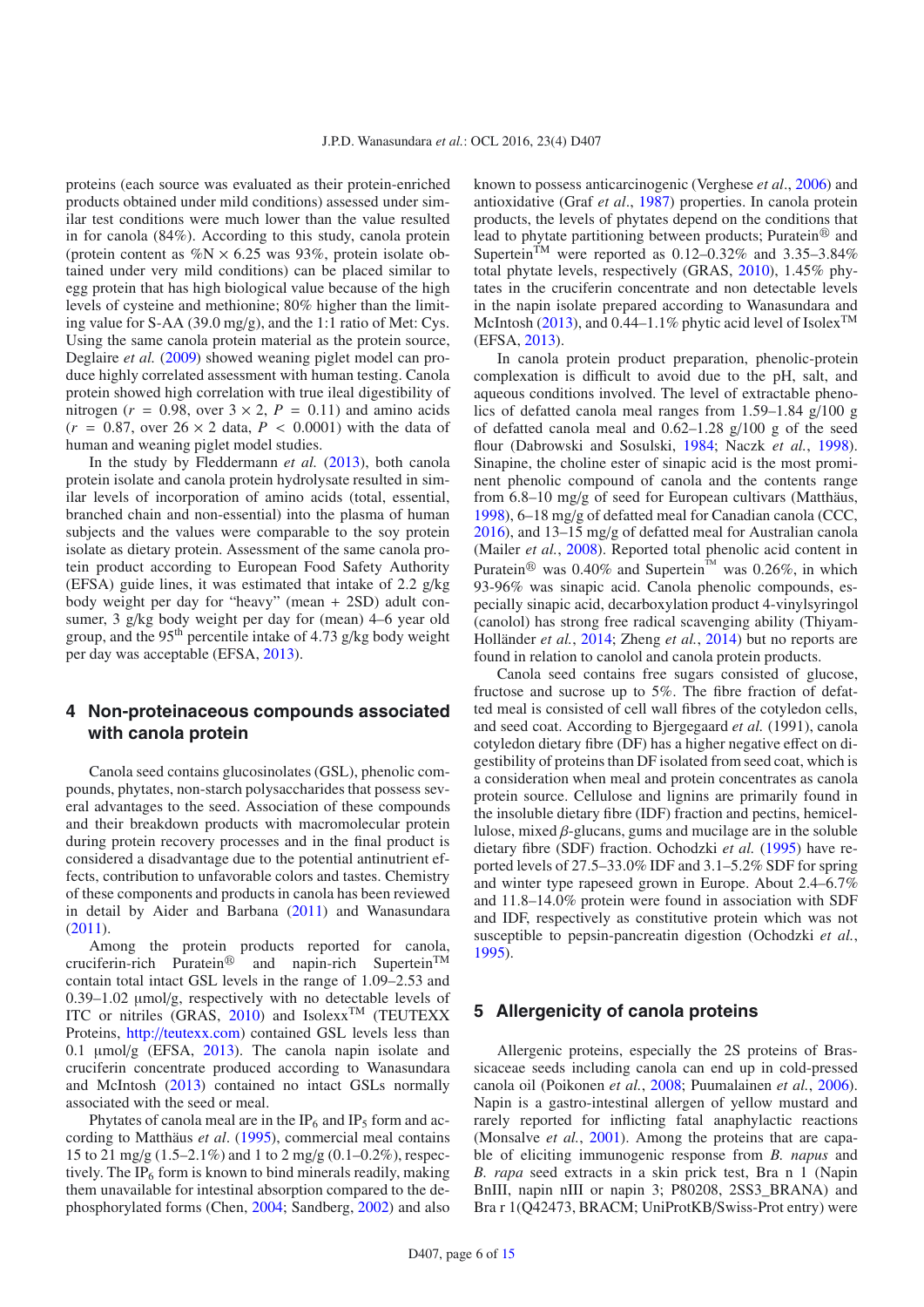prominent (Poikonen *et al.*, [2008;](#page-13-14) Puumalainen *et al.*, [2006](#page-13-15)). Presence of four S-S bonds allows tight packing and formation of a compact structure of napin. These molecular features provide special resistance to proteolytic enzyme access and thermal unfolding of napin which are the typical features of 2S albumin protein allowing them to reach the gut immune system safely as intact proteins (Mills *et al.*, [2003\)](#page-13-17). Considering the recognition of mustard (*B. juncea* and *S. alba*) and derived products as gastro-intestinal allergens of foods in EU countries and Canada, it is recommended that canola protein-containing foods need to be appropriately labelled to indicate potential allergenicity (GRAS, [2010\)](#page-12-10).

## **6 Techno-functionalities of canola protein**

Functional properties of proteins are direct manifestation of the physicochemical properties of molecules in the environment they are in and affected by the processing treatments, storage conditions and the molecules surrounding them. Protein products derived from canola contain either one type of protein or mixtures of the proteins, primarily the seed storage proteins. Investigation of polypeptide profiles of canola albumins and salt soluble globulins (Tan *et al.*, [2011\)](#page-14-0) indicates both cruciferin and napin are present in these fractions in different levels.

Functionality of proteins has an intricate relationship with its structure. According to Foegeding and Davis [\(2011](#page-12-21)), the functionalities of a protein that are important in food (technofunctionalities) are associated with structural transitions of the molecule such as folding in solution or at an interface. Moreover, the biological activity of a protein can be explained by structure-function relationships considering the three dimensional structure of the molecule such as certain folds, motifs and surface residues. The simple model of: Native (N)  $\Leftrightarrow$  Intermediate (I)  $\Rightarrow$  Denatured (D) is used in food protein functionality studies. In the reversible conversion of N structure to I state, the native tertiary structure of protein molecule is changed however the secondary structure is conserved, further unfolding of the structure without changing molecular mass or the primary structure brings the protein to D state. When canola protein products are considered, the two structurally distinct cruciferin and napin may be in N, D, or I state in different extents depending on the processing history of the starting material and protein, especially the conditions employed in seed de-oiling, de-hulling, protein extraction, recovery, concentration, drying and storage conditions. Although the tertiary structure of the cruciferin and napin have been revealed and modelled, the changes in structure in relation to D state of these proteins or the functionalities are less understood. Because of the heterogenic nature of constituent proteins, canola protein concentrates and isolates may contain cruciferin, napin and minor components; their actual contents, degree of association and level of protein structure alteration depends on the conditions employed in product preparation. Except few, most of the studies on canola protein functionality are deficient in pertinent information on processing history and product characterization (protein types and minor components), making it difficult to reach conclusive estimate of the functional potential of canola protein products.

#### **6.1 Solubility**

Solubility is a functional property highly significant in protein dispersions and has strong relationship with the functionalities of the colloidal structure development such as gelation, foaming, emulsification, and liquid (*e*.g., water, oil) holding. Studies on cruciferin and napin show that the solubility behaviour of these two proteins is different from each other under the conditions such as pH, temperature and salt levels (Wanasundara *et al.*, [2012\)](#page-14-14). Canola meal proteins show the least solubility between pH 3.0 and 4.0 (Wanasundara *et al.*, [2012\)](#page-14-14) although the isoelectric pH (pI, protein has zero net charge *<sup>i</sup>*.*e*. minimally or not soluble) estimated for cruciferin is pH 7.2 (Schwenke *et al.*, [1981\)](#page-13-18) and pH 11 for napin (Crouch and Sussex, [1981\)](#page-11-7). Canola proteins that remain insoluble at pH 3–4 are predominantly cruciferin while napin is soluble at this pH (Wanasundara *et al.*, [2012;](#page-14-14) Wanasundara and McIntosh, [2013\)](#page-14-9). It is an indication that between pH 3 and 4, cruciferin is in complex with other chemical entities which has altered the overall charge to achieve neutrality and rendering it insoluble. Both cruciferin and napin are soluble above pH 5.5 and only napin show solubility in a wider pH range of 2 to 10. Abundance of basic amino acids in napin (Tab. [1\)](#page-4-0) is exhibited as different solubility behaviour compared to cruciferin. Studies of napin of *B. juncea* (Jyothi *et al.*, [2007\)](#page-12-22) showed that hydrophilic nature of the molecule and the absence of hydrophobic core also influence solubility behaviour of napin while salts such as NaCl tend to stabilize napin structure by compacting. Wanasundara and McIntosh [\(2013](#page-14-9)) have reported that not all but a fraction of napin of *B. napus* and *S. alba* are soluble in ethanol (70–80%,  $v/v$ ) and iso-propyl alcohol (30%,  $v/v$ ).

#### **6.2 Interface stabilization**

Adsorption at the interface (liquid- liquid or liquid-air) and surface denaturation are necessary qualifications of a protein to perform surface activities to assist in creating proteinstabilized emulsions and foams. Adsorption of protein is mainly driven by hydrophobic interactions. Proteins are denatured at the interface to adopt a stable conformation and to minimize the interfacial free energy. Therefore, protein structure, and the extent of protein-protein and protein-solvent interactions affect adsorption and surface denaturation of protein at the interfaces (Damodaran, [2008\)](#page-11-13). Considering the differences in the composition of protein types in canola protein products and the processes and inputs used for creating interfaces, the available data are specific to the study conditions tested.

## 6.2.1 Oil/Water (O/W) emulsions

The 11S proteins exhibit low O/W emulsifying ability because of the globular conformation maintained at the interface contributing to the low surface activity. Albumins showed high surface activity in stabilizing O/W interfaces compared to globulins (Krause and Schwenke, [2001\)](#page-12-23). A high initial surface coverage in the monolayers is generated by albumins favouring more intramolecular short-range interactions.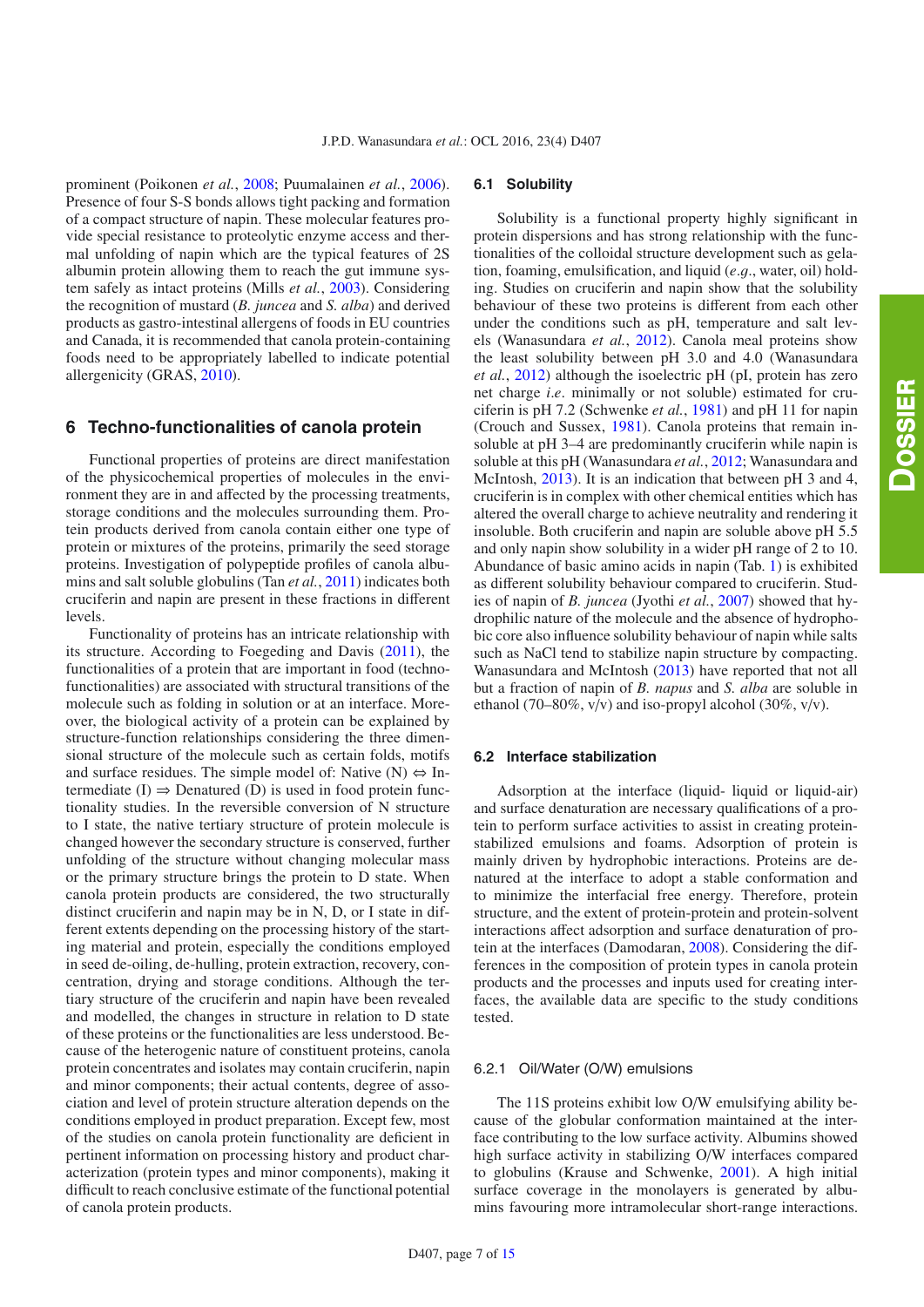Tan *et al.* [\(2014a\)](#page-14-15) have studied albumin and globulin fractions of canola separately and showed that proteins in these fractions are capable of forming emulsions at pH 4, 7 and 9 and exhibit higher emulsifying capacity  $(1000-1800 \text{ ml/g})$  than canola protein isolate (mixture of proteins found in albumin and globulin fractions) obtained by alkali extraction and precipitation at pH 4 (500–800 ml/g) or commercial soy protein isolate  $(500-1500 \text{ mL/g})$ . The emulsions formed with these proteins had average droplet size of 18–30 µm with an exceptionally large droplet size for globulin stabilized emulsions at pH 4 (80 µm). Storage stability of canola globulin and albumin stabilized emulsions at pH 4, 7 and 9 were poor compared to protein isolates. Moreover, the emulsions formed with canola (alkali extraction and pH 4 precipitation gives mixtures of cruciferin and napin) and commercial soy protein isolates at pH 7 and 9 were quite stable over a 7-day long period. Presence of phytates in canola protein isolate composed of cruciferin and napin (70% globulin, 30% albumin and ∼1% phytic acid) may cause stable electrostatic protein-phytate complexes thus reduces surface activity of protein molecules (Krause and Schwenke, [2001\)](#page-12-23) and enhance interface stabilization. Working with somewhat pure protein, Wu and Muir [\(2008\)](#page-14-16) and Cheung *et al.* [\(2014\)](#page-11-14) showed cruciferin (>80% purity) possesses better emulsifying ability than napin (Cheung *et al*., [2015\)](#page-11-15). Wijesundera *et al.* (2013) demonstrated that canola protein extracted at alkaline pH (12) and recovered by precipitating at pH 6.5 can stabilize O/W emulsions. Emulsions of tuna oil stabilized by this canola protein product showed that the unsaturated lipids can be protected against oxidation. Although these authors refer to oleosin as the major protein in the prepared protein products, SDS-PAGE profiles provided in the study clearly show presence of protein bands below 15 kDa and between 20 and 40 kDa representing S-S bonds dissociated polypeptides originating from napin and cruciferin.

#### 6.2.2 Air/water foams

A protein stabilized foam consists of dispersed air (gas) bubbles surrounded by continuous phase of liquid in which soluble protein is at the interface (Foegeding and Davis, [2011](#page-12-21)). The ability of a protein to form a thin film is enhanced by the unfolded structure rather than a globular compact structure (Marinova *et al.*, [2009\)](#page-13-19).

According to Nitecka *et al.* [\(1986\)](#page-13-20) and Nitecka and Schwenke [\(1986\)](#page-13-21) both 2S and 11S proteins of canola exhibit excellent foam forming and stabilizing properties; 1% (w/v) protein levels at pH 7.0 has given 440% foam expansion and 90% foam stability lasting for 10 min. Satisfactory foaming ability has been observed for the 11S canola protein obtained by protein micellation (Gruener and Ismond, [1997](#page-12-24)). The differences in the interfacial activity observed for rapeseed 11S and 2S protein in air-protein dispersions, solid phases and emulsions are related to the molecular size (Krause and Schwenke, [2001\)](#page-12-23). Napin protein (93% purity) showed exceptionally high foaming ability and stability (Mitra *et al.*, [2013\)](#page-13-22) compared to cruciferin, whey protein isolate and soy protein isolate.

Protein-polysaccharide complex formation has been studied as a means of altering emulsifying and/or foaming properties of canola protein products. Using napin with high purity (>90%), Schmidt and group (2010) showed that actually pectin-protein complexes provide high foam stability in contrast to napin alone. Stone *et al.* [\(2013,](#page-14-17) [2014\)](#page-14-18) utilized gum Arabic, and carrageenan ( $\kappa$ ,  $\iota$ , and  $\lambda$  types) to form electrostatic complexes with canola globulin fraction. Although electrostatic complexes of protein-polysaccharides are formed and exhibit reasonable functional behaviour, there hasn't been a significant improvement in solubility, foaming properties or emulsifying properties, however these complexes can be utilized as delivery systems for small molecules such as polyunsaturated fatty acids.

#### **6.3 Gel network formation**

In the gel formation, protein macromolecules in sol (aqueous solutions) go through processes that increase intermolecular interactions, reach to a point that a continuous network is formed, and elasticity, a macroscopic property is developed. In foods that protein is part of, and also heat treated, the macroscopic properties of gel network structure such as moisture/fat release and the force required to cause fracture are important sensory attributes that protein contributes to heat-induced gel formation. The intermolecular interactions involved in gel formation are of covalent (disulfide bonds and iso-amide bonds) and/or non-covalent (hydrogen bonds and hydrophobic interactions, electrostatic interactions) nature and occur to various extents.

Most of the reports on canola protein gel formation are on heat-induced gelation in which thermal energy increases intermolecular interactions of protein in aqueous solutions (sols). Heat energy is capable of partial or complete unfolding of native structure (N state) of globular proteins and making buried domains of the protein available to interact inter-molecularly to form a three dimensional matrix or network. The network provides the structure and rigidity of the gel. The protein gel network is stabilized through H-bonding, hydrophobic interactions and covalent cross links such as S-S bonds (Damodaran, [2008\)](#page-11-13). The thermal stability of cruciferin and napin protein structure contributes to the heat-induced gel formation property of canola protein products. Studies on canola protein gelation properties mainly describe the physical properties of the gel and their response to different factors.

The maximum gelation temperature of cruciferin and napin depends on the concentration and pH (Schwenke *et al.*, [1998\)](#page-13-23). Increase in protein concentration resulted in earlier onset of gelation of cruciferin (72 ◦C for 7.5% and 70 ◦C for 20% w/v dispersions), napin (86 °C for 7.5% and 82 °C for 20%, w/v) and also a mixture of cruciferin and napin (79.5 ◦C for 7.5% dispersion to 66 ◦C for 20% dispersion). The maximum gelation temperature of cruciferin (12.5%, w/v) at pH 7 (close pI of cruciferin) is reported as 72 ◦C while napin exhibited 95 ◦C at the same pH. The maximum gelation temperature of napin became 80 ◦C at pH 10 and formed a gel network that showed extreme synerisis (Schwenke *et al.*, [1998\)](#page-13-23). Napin is resistant to form a gel network between pH 4 and 8 (Folawiyo and Apenten, [1997](#page-12-25)). This may be related to the resistance to unfolding at low pH (Krzyzaniak *et al.*, [1998;](#page-12-26) Muren *et al.*, [1996\)](#page-13-24). At pH 6, denaturation accompanied by exothermic heat effect of aggregation can be observed in napin most likely due to irreversible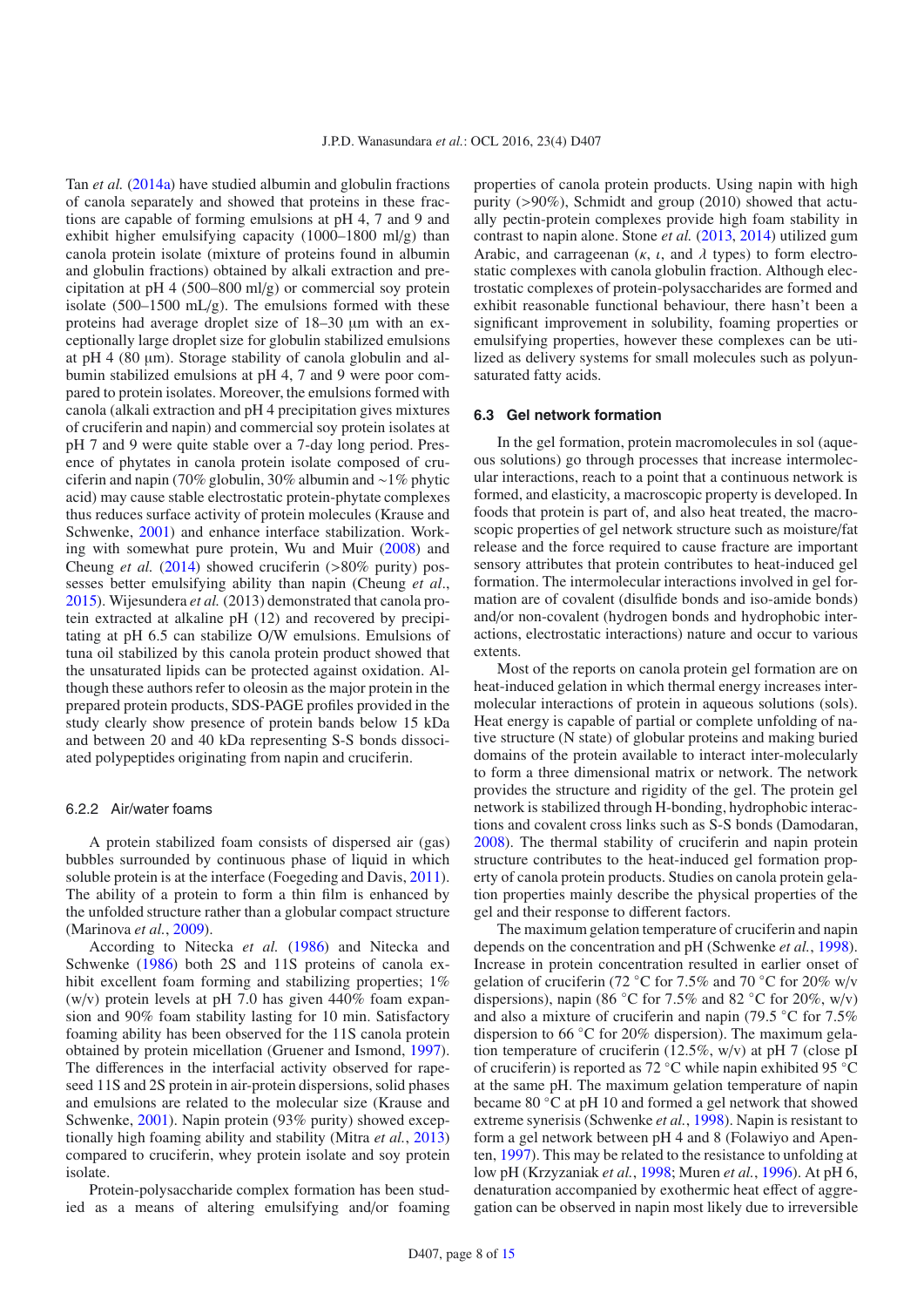denaturation and formation of hydrophobically associated aggregates. The high degree of helical secondary structure and the involvement of several S-S bonds in structure stabilization may lead to re-nature and to re-associate napin molecule upon cooling after heat-induced denaturation. This partial renaturation may result in unstable napin gels that show extreme synerisis. Below pH 4.0, napin undergoes structural modifications upon heating that lead to a significant change in surface hydrophobicity  $(S_0)$  indicating that its heat stability is pH dependant (Krzyzaniak *et al.*, [1998](#page-12-26)). In contrast, the gels formed by canola globulins were stronger than napin gels and the maximum gel strength was observed around pH 7 (Krause and Schwenke, [2001\)](#page-12-23). According to Yang *et al.* [\(2014](#page-14-19)), canola 2S protein in alkaline pH (15% w/v) forms gels at 120 °C. When the properties of the gels are compared, 11S protein at alkaline pH forms gel at 80 °C that possess much higher gel strength and compression strength with more particulate fractal structure than the gels formed at lower pHs. Gels of 11S protein formed at 120 ◦C had macro-porous structure with dense pore walls (Yang *et al*., [2014\)](#page-14-19) which may have been facilitated from complete protein unfolding due to S-S bond dissociation.

Canola protein products that contain both cruciferin and napin form heat-induced gels, especially the gels formed at alkaline pH were more stable (Kim *et al.*, [2016;](#page-12-27) Léger and Arntfield, [1993;](#page-12-28) Schwenke *et al.*, [1998;](#page-13-23) Tan *et al.*, [2014b\)](#page-14-20). A range of temperatures has been observed for maximum gelation temperature of mixed canola albumin and globulin containing protein products; 69 ◦C for 70% globulins and 30% albumins (15% w/v protein slurry) at pH 9.0 (Schwenke *et al.*, [1998\)](#page-13-23), 88 ◦C for micelle isolate (Murray *et al.*, 1985), 78.5 ◦C for isoelectrically precipitated isolate at pH 9 (Murray *et al.*, [1985\)](#page-13-25), and 80 ◦C and 81.3 ◦C for pH 6 and 10, respectively for 11S globulin (Léger and Arntfield, [1993\)](#page-12-28). Around pH 9, globulin and napin mixture (mixed isolate) generated strong heatset gels indicating interactions of high molecular weight cruciferin can overcome weak gel formation properties of napin. Both mixed protein isolates and individual proteins develop opaque gels (Krause and Schwenke, [2001\)](#page-12-23).

Canola globulin protein gel network is established primarily by hydrophobic forces and electrostatic interactions, and gel stabilization and strengthening is attributed to disulfide bonding, electrostatic interactions and hydrogen bonding (Léger and Arntfield, [1993;](#page-12-28) Yang *et al.*, [2014\)](#page-14-19). Sodium salts promote protein molecule stability and negatively affect canola protein gel structure formation. Canola protein-hydrocolloid hybrid systems composed of up to 20% (w/w) protein (protein product had 87% protein that is composed of 3% of 2S protein and 97% of 11S(or 7S) protein and 3% (w/w)  $\kappa$ -carrageenan resulted in gels with improved strength and structure and provided more elasticity (Uruakpa and Arntfield, [2004](#page-14-21)) but guar gum produced less elastic gels (Uruakpa and Arntfield, [2005](#page-14-22)). Structure formation and stabilization of the polysaccharidecanola protein gels were mediated by hydrophobic, noncovalent and covalent interactions (Uruakpa and Arntfield, [2006](#page-14-23)). Canola napin can induce thermal aggregation of  $\beta$ -casein, which can be controlled by protein concentration, pH and salt level, and the napin aggregation was found thermoreversible (Schwartz *et al.*, [2015](#page-13-26)).

#### **6.4 Film formation**

Denatured protein due to heat, acids, bases, and/or solvents can form more extended structures than the compact globular structures allowing the polypeptide chains to associate through hydrogen, ionic, hydrophobic and covalent bonding. The degree of polypeptide chain extension and the nature and sequence of amino acid residues affect chain-to-chain interaction that produces cohesive protein films while the uniform distribution of polar, hydrophobic, and/or SH groups along the polymer chain improve interactions. Improved polymer chainto-chain interaction generates films that are stronger but less flexible and less permeable to gases, vapors and liquids. Polymers containing groups that can associate through hydrogen or ionic bonding result in films that are excellent oxygen barriers but susceptible to moisture. Protein-based edible films are used in individual packing of foods, interfaces between different layers of components of heterogeneous foods, and carriers of antimicrobials and antioxidants (Wittaya, [2012](#page-14-24)) and canola protein products may have the potential to enter in such applications.

Canola protein products (mixture of cruciferin and napin) generated films (acid denatured at pH 3 and hand casted) with much higher tensile strength, puncture strength, and elastic modulus when sorbitol was used as the plasticizer than polyethylene glycol-400 or glycerol (Chang and Nickerson, [2014\)](#page-11-16). Under optimum conditions, sorbitol-canola protein film (5% protein) showed a tensile strength of 10 mPa and very low water vapor permeability. Shi and Dumont [\(2014\)](#page-13-27) showed that water absorption of canola protein-glycerol plasticized films can be improved by adding SDS rather than fatty acids such as stearic acid. Canola napin (93% pure) can generate films with high tensile strength and low water vapor permeability by thermal denaturation combined with compression moulding at 137 ◦C and glycerol (up to 50%) as the plasticizer, and crosslinking with HCHO can further improve these properties (Mitra and Wanasundara, [2013\)](#page-13-28).

## **6.5 Canola protein in food product applications**

In order to benefit the nutritional value and functional properties of canola protein, studies on incorporation of protein products into foods as substitutes of existing protein, specially animal protein and evaluation of performance and acceptability of such products has been reported since 1970. The colour of canola protein products can range from light tan to dark brown, especially depending on the pH regime employed during processing and temperature involved in the final product drying. Alternative protein products in the market today spans over a wide range, for example, hemp protein and algal protein are not necessarily pure white or lighter in colour. It is an indication that, assurance of nutritional value, functional properties, safety and acceptable sensory (mainly taste) characteristics are the key for canola protein to stay competitive in the plant protein market. Canola protein products have been described suitable for a range of food products, including bakery products, beverages, meat binders, cheese-like products as summarized in Table [2.](#page-9-0)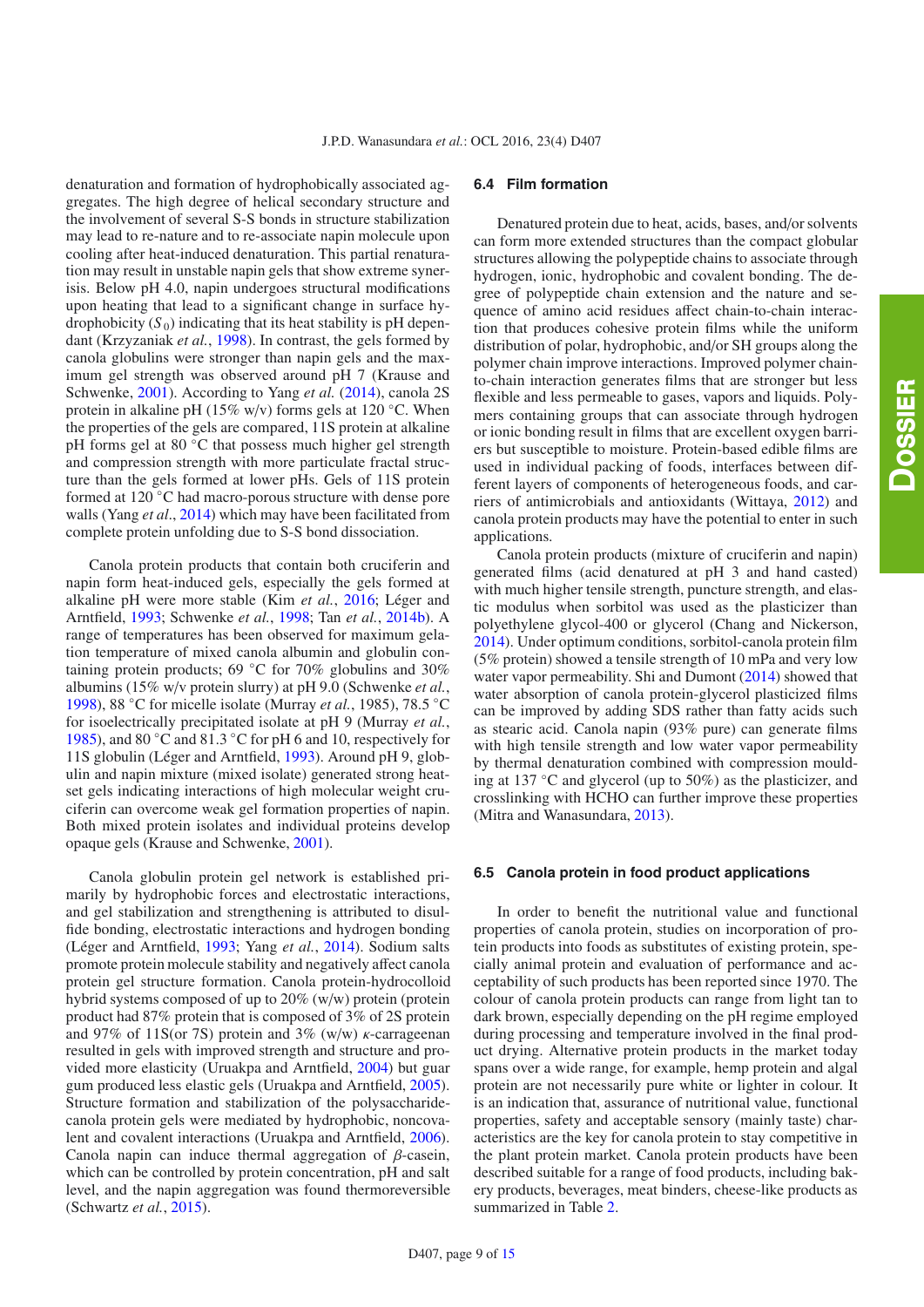<span id="page-9-0"></span>**Table 2.** Review of edible uses reported for canola protein products.

| Application                                                                                                                             | Reference                 |
|-----------------------------------------------------------------------------------------------------------------------------------------|---------------------------|
| <b>Bakery</b> products                                                                                                                  |                           |
| • Canola protein isolate and concentrate at 5% level in bread dough gave better results with an emulsifier.                             | Kodagoda et al., 1973     |
| • Incorporation of canola protein isolate (92.2% CP) and concentrate (89.4% CP) into bread dough to replace                             | Mansour et al., 1999      |
| wheat flour protein up to 18% did not cause any detrimental effect on dough and loaf quality.                                           |                           |
| • Cruciferin-rich protein (Puratein®) isolate and napin-rich protein isolate (Supertein™) up to 2% can be                               | <b>GRAS, 2010</b>         |
| incorporated into various bakery products including bread, bagels, cakes, cookies, croissant,                                           |                           |
| muffins, waffles, etc.                                                                                                                  |                           |
| <b>Beverages</b>                                                                                                                        |                           |
| • Cruciferin-rich protein (Puratein <sup>®</sup> ) isolate and napin-rich protein isolate (Supertein <sup>™</sup> ) up to 10% can be    | <b>GRAS, 2010</b>         |
| incorporated into various fruit and vegetable-based juices and flavoured drinks.                                                        |                           |
| Dairy and egg substitutes                                                                                                               |                           |
| • Water extracted rapeseed isolate can replace egg white protein in meringue at 3% level. Protein extracted                             | Kodagoda et al. 1973      |
| with HCl at 3% addition level provided 10% larger specific volume in the meringue, and both protein products                            |                           |
| improved foam stability.                                                                                                                |                           |
| • Rapeseed protein concentrate of SHMP-assisted extraction enhanced whipping properties of meringue                                     | Thompson et al., 1982     |
| formulations (9% dispersion and 1:1 ratio with egg white). Mixing with egg white protein $(1:1, 9\%)$                                   |                           |
| dispersion) helped in alleviating some of the colour and flavour problems of meringue with rapeseed concentrate.                        |                           |
| • Cruciferin-rich protein (Puratein®) isolate and napin-rich protein isolate (Supertein™) up to 5% in various                           | <b>GRAS, 2010</b>         |
| dairy-based beverages, cream products, cheese spreads, whip cream substitutes and up to $60\%$ in egg                                   |                           |
| substitutes.                                                                                                                            |                           |
| <b>Processed meat products</b>                                                                                                          |                           |
| • Rapeseed protein concentrate in wiener formulation (3.8% level) provided improved peelability of the casing,                          | Thompson et al., 1982     |
| more liquid retention in beef patties (3% level of addition).                                                                           |                           |
| • Canola protein isolate and concentrate to replace meat content of bologna formulation up to 3% weight,                                | Mansour et al., 1996      |
| improved water holding capacity and cook yield.                                                                                         |                           |
| • Sausage formulation containing rapeseed protein concentrate (dehulled meal washed with isopropanol and                                |                           |
| alkali) replacing casein (2% by weight) while maintaining same meat protein and fat content scored better                               | Yoshie-Stark et al., 2006 |
| for aroma and taste attributes but poorer texture and colour of the cooked product than the control containing                          |                           |
| casein.                                                                                                                                 |                           |
| • Cruciferin-rich protein (Puratein <sup>®</sup> ) isolate and napin-rich protein isolate (Supertein <sup>™</sup> ) can be incorporated | Von Der Haar et al., 2014 |
| up to 2% in, bologna, hot dog, ham, sausage, meat-based soups, etc.                                                                     |                           |
| • Sausages with rapeseed protein isolate reduced cooking loss and replace sodium caseinate in formulations.                             | <b>GRAS, 2010</b>         |
| Salad dressings, sauces and flavourings                                                                                                 |                           |
| • Rapeseed protein ingredients to substitute egg protein in mayonnaise-type product provided similar firmness,                          | Von Der Haar et al., 2014 |
| acid precipitated rapeseed proteins reduced firmness of mayonnaise preparation over time, and products were                             |                           |
| brown in colour.                                                                                                                        | <b>GRAS, 2010</b>         |
| • Cruciferin-rich protein (Puratein®) isolate and napin-rich protein isolate (Supertein™) can be incorporated                           |                           |
| up to 2% in various salad dressing formulations including mayonnaise-type.                                                              |                           |
| • Canola meal protein hydrolysate (enzyme assisted) reacted with xylose and cysteine (optimum at pH 4,                                  |                           |
| 160 °C) and generated thermal reaction products with meat flavour notes. Among the flavour active compounds,                            | Guo et al., 2010          |
| aldehydes, ketones, pyrazines, furans thiophenes, thiazoles, pyrazoles, and pyridines were identified.                                  |                           |

## **7 Value of canola protein in non-food and non-feed uses**

*In silico* analysis of canola (*B. napus*) seed storage protein (cruciferin and napin) primary sequences using BioPep database (http://[www.uwm.edu.pl](http://www.uwm.edu.pl/biochemia)/biochemia), Wanasundara [\(2011\)](#page-14-2) showed that peptide sequences with proven antiamnestic, antihypertensive, antithrombotic, antioxidative, anorectic, etc. are embedded in these proteins. Controlled hydrolysis of canola protein generates peptides that have potential health benefits as well as pharmaceutical value (Tab. [3\)](#page-10-0) and can extend the value of canola protein beyond amino acid-based or protein functionality-based uses.

As a polymer of amino acids that has multiple reactive sites and charged residues, seed proteins can be utilized in various reactions, as well as converting into molecules/polymers with diverse functionalities. Most of the studies on canola protein for such uses require obtaining protein free of fibre and other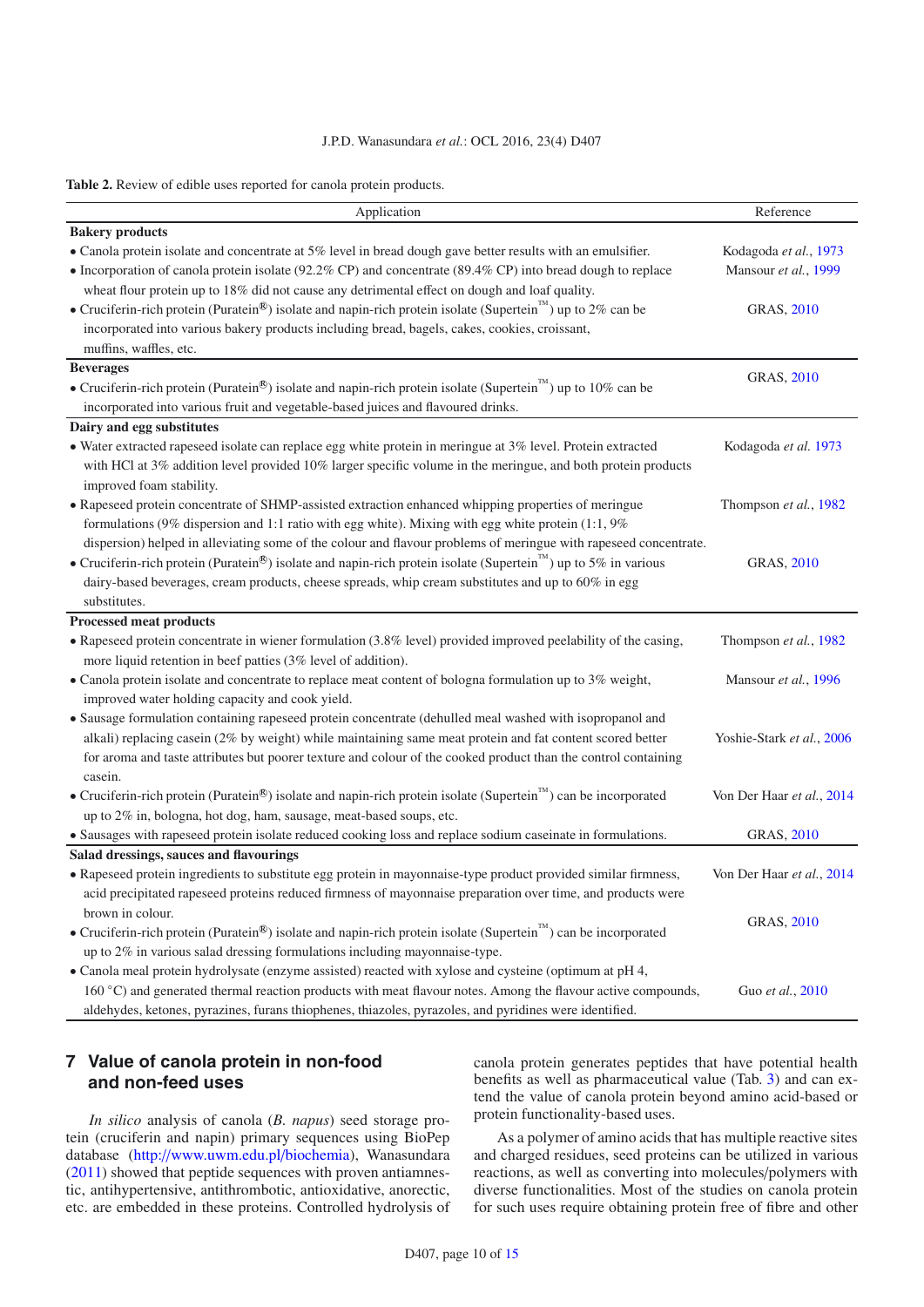#### J.P.D. Wanasundara *et al.*: OCL 2016, 23(4) D407

<span id="page-10-0"></span>

|  | <b>Table 3.</b> Reported bioactivities of peptides derived from canola protein. |  |  |  |
|--|---------------------------------------------------------------------------------|--|--|--|
|  |                                                                                 |  |  |  |

| Bioactivity   | Study details                                                                      | Reference                   |
|---------------|------------------------------------------------------------------------------------|-----------------------------|
| Angiotensin   | • Peptides having IY, RIY, VW and VWIS sequences with ACE inhibiting               | Marczak et al., 2003        |
| I-converting  | activity was generated from enzyme-assisted hydrolysis of rapeseed meal.           |                             |
| enzyme (ACE)  | • Sequences of VSV and FL from ACE inhibitory protein hydolysate from              | Wu and Muir, 2008           |
| inhibiting,   | canola meal.                                                                       |                             |
| in vitro and  | • Rapeseed protein hydrolysed with Alcalase generated RIY peptide has high         | Pedroche et al., 2004       |
| in vivo       | potency as an antihypertensive component in spontaneously hypertensive rat models. |                             |
|               | • The potential of generating ACEI peptides from Hydrolysis of B. napus            | Yoshie-Stark et al., 2006   |
|               | proteins (alkali extracted and acid precipitated) with endoprotease.               |                             |
| Antioxidative | • Ethanol soluble peptides of rapeseed meal protein hydrolysates possessed         |                             |
|               | antioxidant activities as indicated by reducing power, hydroxyl and DPPH           | Zhang et al., 2008          |
|               | radical scavenging activity and ferrous-induced phosphotidyl choline               |                             |
|               | oxidation inhibition, and antithrombotic activity.                                 |                             |
| Antifungal    | • Napins recovered from commercial canola showed strong activity in                | Noi et al., 2012            |
|               | suppressing growth of Fusarium langsethiae.                                        |                             |
|               | · Oral feeding of RIY peptide of canola hydrolysate exhibited anorexic effects     |                             |
| Affecting     | on fasting ddY male mice and the same peptide was capable of blocking              | Marczak et al., 2003        |
| food intake   | cholecystokinin-1 (CCK1) receptor antagonist lorglumide and decrease               |                             |
|               | of gastric emptying rate by blocking lorglumide.                                   |                             |
| Affecting     | • Canola protein isolates exerted preventive effects on the early onset of insulin | Mariotti et al., 2008       |
| blood sugar   | resistance in rats fed with high saturated fat and sucrose diets.                  |                             |
|               | • Rapeseed protein hydrolysate with mostly <1 kDa molecules enhanced the           |                             |
|               | growth of insect cell Sf9 line in serum-free media more effectively than           | Deparis et al., 2003        |
|               | bovine lactalbumin hydrolysate without affecting the general metabolism            |                             |
| Affecting     | of the cells.                                                                      |                             |
| cell growth   | • Rapeseed protein hydrolysates containing peptides of 0.5 to 5 kDa enhanced       | Farges-Haddani et al., 2006 |
|               | CHO C5 cell line growth rate.                                                      |                             |
|               | • Canola meal hydrolysate from Alcalase showed anti-inflammatory                   | Rivera et al., 2016         |
|               | anti-wrinkle activity by inhibiting myleperoxidase and elastase activity.          |                             |
| Antiviral     | • Alcalase-assisted hydrolysis of canola protein generated peptides capable of     | Yust et al., 2004           |
|               | inhibiting human immunodeficiency virus (HIV) protease.                            |                             |

non-protein components. Some of these applications (Tab. [4\)](#page-11-17) are quite promising in advancing economic returns for the canola crop as well as supporting the generation of renewable biopolymer and green chemicals.

## **8 Conclusions**

Canola has become a stable and progressive oilseed in the global vegetable oil industry. In the changing landscape of food proteins and renewable polymers, canola has several favourable traits to become a viable plant protein source. Protein containing meal is a co-product of the food-grade canola oil extraction that can be a source of protein product preparation. Protein recovery methods for canola require special considerations because of the non-protein components of the seeds such as phenolic compounds, glucosinolates and their breakdown products, and phytates. The inherent differences of constituent proteins of canola may provide unique advantages over other plant proteins. The two predominant proteins of canola, cruciferin and napin are different in the genes that are involved in their expression, amino acid composition, structural arrangement and properties of the molecules, and abundance in the seed. Because of these inherent differences these two proteins exhibit diverse functional properties while performing differently under the conditions of food processing and preparation. Understanding the details of structure and properties of storage and structural proteins of canola is needed for optimum utilization in nutritional and functional applications.

*Acknowledgements.* Authors wish to thank funding support provided by Saskatchewan Canola Development Commission (SaskCanola), Agriculture Development Fund (ADF, Saskatchewan Ministry of Agriculture) and Agriculture and Agri-Food Canada (AAFC) to study and investigate canola protein for bioproduct development and allowing them to contribute in advancing the scientific knowledge on canola protein. Authors disclose no potential conflict of interest.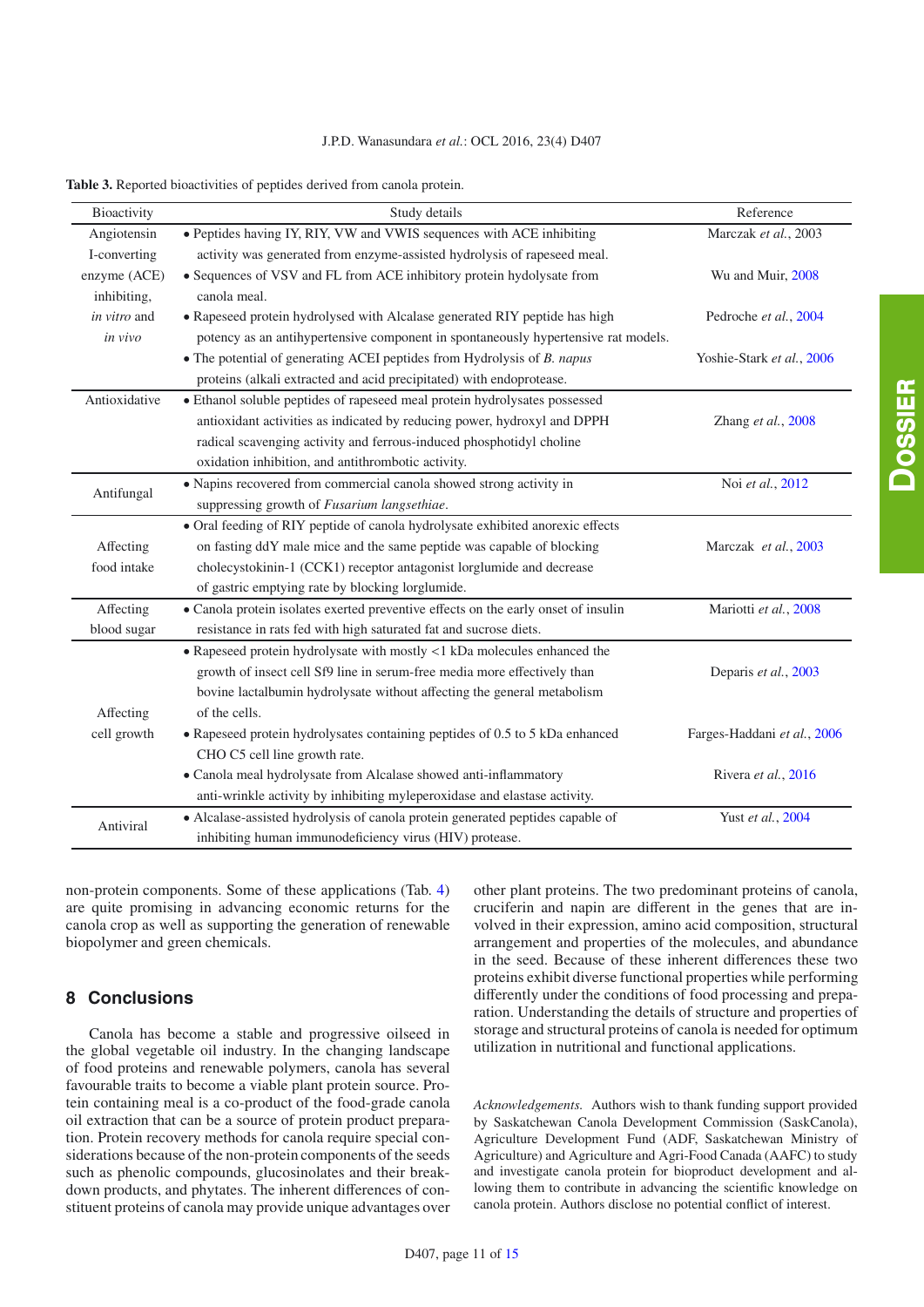#### J.P.D. Wanasundara *et al.*: OCL 2016, 23(4) D407

<span id="page-11-17"></span>

| Usage                                                  | Study details                                                                                                                                                                                                                                                                                                                                                                          | Reference                                            |
|--------------------------------------------------------|----------------------------------------------------------------------------------------------------------------------------------------------------------------------------------------------------------------------------------------------------------------------------------------------------------------------------------------------------------------------------------------|------------------------------------------------------|
| Films with                                             | • Salt soluble canola protein at pH 7 was made into films with glycerol, sorbitol<br>or PEG 400 as plasticizer with or with genipin as cross linking agent by solution                                                                                                                                                                                                                 | Chang and Nickerson, 2014                            |
| water barrier<br>properties                            | casting, evaluated for physical properties and moisture resistance.<br>• Salt soluble canola protein isolate made into solution casted films with glycerol as<br>plasticizer, and SDS and stearic acid co-plasticizer. Property evaluation with water<br>absorption properties.                                                                                                        | Shi and Dumont, 2014                                 |
| Hydrogel<br>as<br>superabsorbent                       | · Hydrogels prepared from hydrolysed canola proteins graft copolymerization of<br>acrylic acid monomers, structural evaluation and property identification, showed<br>very high water absorbing ability with swelling and response to pH and salt.                                                                                                                                     | Shi et al., 2014                                     |
| Protein-based<br>surfactants/foams/                    | • Amino groups of the canola protein hydrolysate peptides acylated with $C_{10}$ and $C_{12}$<br>chains assessed for foam generation and stabilization.                                                                                                                                                                                                                                | Sánchez-Vioque et al., 2001                          |
| interface active<br>molecules                          | • Grafting long aliphatic hydrocarbon chains and arylsulfonyl groups to lysyl residues<br>of canola cruciferin or napin, efficient way of hydrophobicizing to improve surface<br>tension reduction in air/water interface and wettability of thin protein films.                                                                                                                       | Gerbanowski et al., 1999;<br>Krause, 2002            |
| Protein-based plastics                                 | · Canola protein isolates (alkali extracted and acid precipitated) denatured with Na<br>dodecyl sulfate or Na dodecyl benzene sulfonate and plastic-type material prepared<br>by thermal extrusion and injection moulding process with glycerol as plasticizer and<br>with co-polyester, and co-stabilizer PVP and zinc sulfate cross linker and evaluated<br>for material properties. | Manamperi et al., 2010;<br>Manamperi and Pryor, 2011 |
|                                                        | • Canola napin isolates (pH 3 extracted) plasticized with glycerol and cross linked<br>with HCHO of NaHSO <sub>3</sub> , made by compression moulding was studied for<br>mechanical properties and water vapor barrier properties.                                                                                                                                                     | Mitra and Wanasundara, 2013                          |
| Protein-based<br>adhesives                             | • Canola protein isolates - poly (glycidyl methacrylate) conjugated formed by free<br>radical polymerization evaluated for mechanical properties and water resistance.                                                                                                                                                                                                                 | Wang et al., 2014                                    |
| Nanoparticles for control<br>delivery of bioactivities | • Cruciferin nanoparticles prepared from Ca-induced cold gelation, details of structure<br>and using nanoparticles for encapsulating $\beta$ -carotene for control release.                                                                                                                                                                                                            | Akbari and Wu, 2016                                  |

## **References**

- <span id="page-11-3"></span>Aachary AA, Thiyam U. 2012. A pursuit of the functional nutritional and bioactive properties of canola proteins and peptides. *Crit. Rev. Food Sci. Nutr.* 52: 965–979.
- <span id="page-11-8"></span>Adachi M, Kanamori J, Masu da T, *et al.* 2003. Crystal structure of soybean 11S globulin: Glycinin A3B4 homohexamer. *Proc. Natl. Acad. Sci. USA* 100: 7395–7400.
- <span id="page-11-4"></span>Aider M, Barbana C. 2011. Canola proteins: Composition, extraction, functional properties, bioactivity, applications as a food ingredient and allergenicity – a practical and critical review. *Trends Food Sci. Technol*. 22: 21–39.
- <span id="page-11-18"></span>Akbari A, Wu J. 2016. Cruciferin nanoparticles: Preparation, characterization and their potential application in delivery of bioactive compounds. *Food Hydrocoll.* 54: 107–118.
- <span id="page-11-5"></span>Alashi AM, Blanchard CL, Mailer RJ, Agboola SO. 2013. Technological and bioactive functionalities of canola meal proteins and hydrolysates. *Food Rev. Int.* 29: 231–260.
- Bjergegaard C, Eggum BO, Jensen SK, Sørensen H. 1991. Dietary fibres in oilseed rape: Physiological and antinutritional effects in rats of isolated idf and sdf added to a standard diet. *J. Anim. Physiol. Anim. Nutr.* 66: 69–79.
- <span id="page-11-1"></span>Boland M. 2013. Global food supply-the world's need for protein. Available from: [www.Riddet.Ac.Nz](www.Riddet.Ac.Nz/sites/default/files/content/2013{%}20protein{%}20supply{%}20mike{%}20boland.Pdf)/sites/default/files/content/ [2013%20protein%20supply%20mike%20boland.Pdf](www.Riddet.Ac.Nz/sites/default/files/content/2013{%}20protein{%}20supply{%}20mike{%}20boland.Pdf) (last consult: 2016/20/03).
- <span id="page-11-2"></span>Bos C, Airinei G, Mariotti F, *et al.* 2007. The poor digestibility of rapeseed protein is balanced by its very high metabolic utilization in humans. *J. Nutr*. 137: 594–600.
- <span id="page-11-10"></span>Boutry C, Fouillet H, Mariotti F, Blachier F, Tome D, Bos C. 2011. Rapeseed and milk protein exhibit a similar overall nutritional value but marked difference in postprandial regional nitrogen utilization in rats. *Nutr. Metab*. 8: 52.
- <span id="page-11-0"></span>CCC. 2016. Canola Meal Feeding Guide. Available from: [www.](www.canolacouncil.org/media/516716/2015_canola_meal_feed_industry_guide.pdf) canolacouncil.org/media/516716/[2015\\_canola\\_meal\\_feed\\_](www.canolacouncil.org/media/516716/2015_canola_meal_feed_industry_guide.pdf) [industry\\_guide.pdf](www.canolacouncil.org/media/516716/2015_canola_meal_feed_industry_guide.pdf) (last consult: 2016/29/03)
- <span id="page-11-6"></span>CGC. 2016. Canadian Grain Commission. Quality of western Canadian Canola 2015. Available from [https:](https://www.grainscanada.gc.ca/canola/harvest-recolte/2015/hqc15-qrc15-4-en.htm)// [www.grainscanada.gc.ca](https://www.grainscanada.gc.ca/canola/harvest-recolte/2015/hqc15-qrc15-4-en.htm)/canola/harvest-recolte/2015/ [hqc15-qrc15-4-en.htm](https://www.grainscanada.gc.ca/canola/harvest-recolte/2015/hqc15-qrc15-4-en.htm) (last consult: 2016/25/05).
- <span id="page-11-16"></span>Chang C, Nickerson MT. 2014. Effect of plasticizer-type and genipin on the mechanical, optical, and water vapor barrier properties of canola protein isolate-based edible films. *Eur. Food Res. Technol.* 238: 35–46.
- <span id="page-11-11"></span>Chen, Q. 2004. Determination of phytic acid and inositol pentakisphosphates in foods by high-performance ion chromatography. *J. Agric. Food Chem.* 52: 4604–4613.
- <span id="page-11-14"></span>Cheung L-L, Wanasundara JPD, Nickersen MT. 2014. The effect of pH and NaCl levels on the physicochemical and emulsifying properties of a cruciferin-rich protein isolate. *Food Biophys.* 9: 105–113
- <span id="page-11-15"></span>Cheung L, Wanasundara JPD, Nickerson MT. 2015. Effect of pH and NaCl on the emulsifying properties of a napin protein isolate. *Food Biophys.* 10: 30–37.
- <span id="page-11-7"></span>Crouch ML, Sussex IM. 1981. Development and storage-protein synthesis in brassica napus l. Embryos *in vivo* and *in vitro*. *Planta* 153: 64–74.
- <span id="page-11-12"></span>Dabrowski KJ, Sosulski FW. 1984. Composition of free and hydrolyzable phenolic acids in defatted flours of ten oilseeds. *J. Agric. Food Chem.* 32: 128–130.
- <span id="page-11-9"></span>Dalgalarrondo M, Robin J-M, Azanza J-L. 1986. Subunit composition of the globulin fraction of rapeseed (*Brassica napus* L.). *Plant Sci*. 43: 115–124.
- <span id="page-11-13"></span>Damodaran S. Amino acids, peptides and proteins. In: Damodaran, S, Parkin, KL, Fennema, OR (eds.). Fennemas's food chemistry CRC Press, Boca Raton, FL, USA, 2008, pp. 217–330.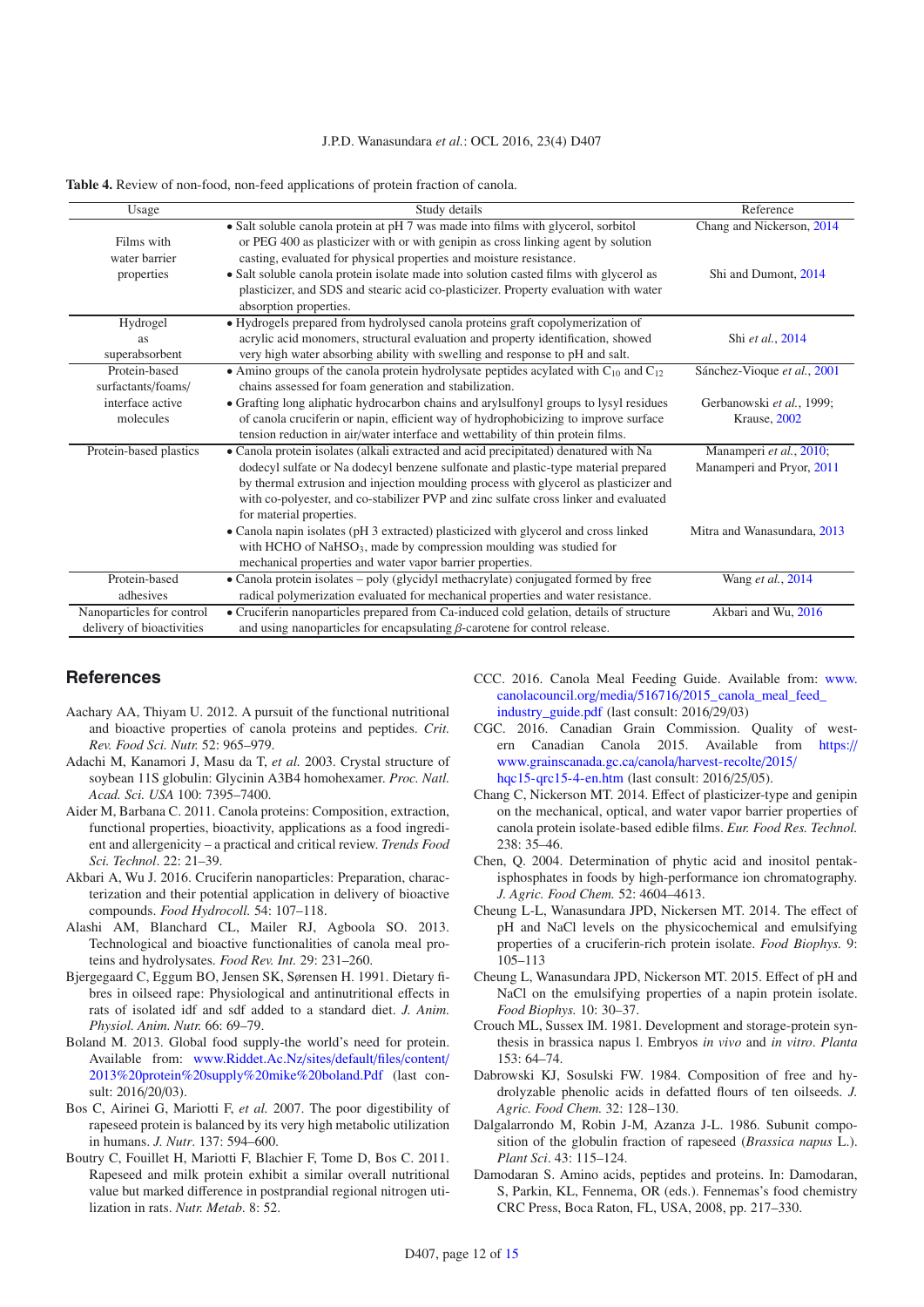- <span id="page-12-16"></span>de Lange CF, Souffrant WB, Sauer WC. 1990. Real ileal protein and amino acid digestibilities in feedstuffs for growing pigs as determined with the 15N-isotope dilution technique. *J. Anim. Sci.* 68: 409–418.
- <span id="page-12-18"></span>Deglaire A, Bos C, Tome D, Moughan PJ. 2009. Ileal digestibility of dietary protein in the growing pig and adult human. *Brit. J. Nutr.* 102: 1752–1759.
- <span id="page-12-14"></span>Delisle J, Amiot J, Brisson G-J, Lacroix M. 1983. Improvement of rapeseed protein nutritional value. *Plant Food. Hum. Nutr*. 33: 173–177.
- <span id="page-12-33"></span>Deparis V, Durrieu C, Schweizer M, *et al.* 2003. Promoting effect of rapeseed proteins and peptides on sf9 insect cell growth. *Cytotechnology* 42: 75–85.
- <span id="page-12-11"></span>EFSA, 2013. Scientific opinion on the safety of "rapeseed protein isolate" as a novel food ingredient. European Food Safety Authority panel on Dietetic Products, Nutrition and Allergies. EFSA J.11(10), 3420. Available from: [www.efsa.europa.eu](www.efsa.europa.eu/sites/default/files/scientific_output/files/main_documents/3420.pdf)/sites/ default/files/scientific\_output/files/[main\\_documents](www.efsa.europa.eu/sites/default/files/scientific_output/files/main_documents/3420.pdf)/3420.pdf.
- <span id="page-12-0"></span>FAO. 2013. Dietary protein quality evaluation in human nutrition: Food & nutrition paper 92. Available from: [www.Fao.Org](www.Fao.Org/ag/humannutrition/35978-02317b979a686a57aa4593304ffc17f06.Pdf)/ag/ humannutrition/[35978-02317b979a686a57aa4593304](www.Fao.Org/ag/humannutrition/35978-02317b979a686a57aa4593304ffc17f06.Pdf)ffc17f06. [Pdf](www.Fao.Org/ag/humannutrition/35978-02317b979a686a57aa4593304ffc17f06.Pdf) (last consult: 2016/20/03).
- <span id="page-12-13"></span>FAO/WHO, 1991. Protein quality evaluation; FAO Food & Nutrition Paper 51. Available from http://[apps.who.int](http://apps.who.int/iris/bitstream/10665/38133/1/9251030979_eng.pdf)/iris/bitstream/ 10665/38133/1/[9251030979\\_eng.pdf](http://apps.who.int/iris/bitstream/10665/38133/1/9251030979_eng.pdf) (Last consult: 2016/20/03)
- <span id="page-12-34"></span>Farges-Haddani B, Tessier B, Chenu S, *et al.* 2006. Peptide fractions of rapeseed hydrolysates as an alternative to animal proteins in cho cell culture media. *Process Biochem.* 41: 2297–2304.
- <span id="page-12-1"></span>Fleddermann M, Fechner A, Rößler A, *et al.* 2013. Nutritional evaluation of rapeseed protein compared to soy protein for quality, plasma amino acids, and nitrogen balance – a randomized crossover intervention study in humans. *Clin. Nutr*. 32: 519–526.
- <span id="page-12-21"></span>Foegeding EA, Davis JP. 2011. Food protein functionality: A comprehensive approach. *Food Hydrocolloid.* 25: 1853–1864.
- <span id="page-12-25"></span>Folawiyo YL, Apenten RKO. 1997. The effect of heat- and acidtreatment on the structure of rapeseed albumin (napin). *Food Chem.* 58: 237–243.
- Gerbanowski A, Malabat C, Rabiller C, Guéguen J. 1999. Grafting of aliphatic and aromatic probes on rapeseed 2S and 12S proteins: Influence on their structural and physicochemical properties. *J. Agric. Food Chem.* 47: 5218–5226.
- <span id="page-12-19"></span>Graf E, Empson KL, Eaton JW. 1987. Phytic acid: a natural antioxidant. *J. Biol. Chem*. 262: 11647–11650.
- <span id="page-12-15"></span>Grala W, Verstegen MW, Jansman AJ, Huisman J, van Leeusen P. 1998. Ileal apparent protein and amino acid digestibilities and endogenous nitrogen losses in pigs fed soybean and rapeseed products. *J. Anim. Sci.* 76: 557–568.
- <span id="page-12-10"></span>GRAS. 2010. GRAS Notice 327. GRAS notification for cruciferinrich and napin-rich protein isolates derived from canola/rapeseed (Puratein<sup>®</sup> and Supertein<sup>™</sup>). Available from: [www.Fda.Gov](www.Fda.Gov/food/foodingredientspackaging/generallyrecognizedassafegras/graslistings/default.Htm)/ food/foodingredientspackaging/[generallyrecognizedassafegras](www.Fda.Gov/food/foodingredientspackaging/generallyrecognizedassafegras/graslistings/default.Htm)/ graslistings/[default.Htm](www.Fda.Gov/food/foodingredientspackaging/generallyrecognizedassafegras/graslistings/default.Htm) (last consult: 2016/27/03).
- <span id="page-12-24"></span>Gruener L, Ismond MAH. 1997. Effects of acetylation and succinylation on the physicochemical properties of the canola 12S globulin. Part i. *Food Chem.* 60: 357–363.
- <span id="page-12-32"></span>Guo XF, Tian S, Small DM. 2010. Generation of meat-like flavourings from enzymatic hydrolysates of proteins from Brassica spp. *Food Chem.* 119: 167–172.
- <span id="page-12-9"></span>Hsieh K, Huang AH. 2004. Endoplasmic reticulum, oleosins, and oils in seeds and tapetum cells. *Plant Physiol*. 136: 3427–3434.
- <span id="page-12-3"></span>Hu ZY, Hua W, Zhang L, *et al.* 2013. Seed structure characteristics to form ultrahigh oil content in rapeseed. *PloS One* 8: e62099.
- <span id="page-12-2"></span>Jiang L, Phillips TE, Hamm CA, *et al.* 2001. The protein storage vacuole: A unique compound organelle. *J. Cell Biol.* 155: 991–1002.
- <span id="page-12-8"></span>Jiang P-L, Jauh G-Y, Wang C-S, Tzen JTC. 2008. A unique caleosin in oil bodies of lily pollen. *Plant Cell Physiol.* 49: 1390–1395.
- <span id="page-12-7"></span>Jolivet P, Boulard C, Bellamy A, *et al.* 2009. Protein composition of oil bodies from mature *Brassica napus* seeds. *Proteomics* 9: 3268–3284.
- <span id="page-12-6"></span>Jung R, Nam YW, Saalbach I, Muntz K, Nielsen NC. 1997. Role of the sulfhydryl redox state and disulfide bonds in processing and assembly of 11s seed globulins. *Plant Cell* 9: 2037–2050.
- <span id="page-12-22"></span>Jyothi TC, Singh SA, Rao AG. 2007. Conformation of napin (*Brassica juncea*) in salts and monohydric alcohols: Contribution of electrostatic and hydrophobic interactions. *J. Agric. Food Chem.* 55: 4229–4236.
- <span id="page-12-27"></span>Kim JHJ, Varankovich NV, Nickerson MT. 2016. The effect of ph on the gelling behaviour of canola and soy protein isolates. *Food Res. Int.* 81: 31–38.
- <span id="page-12-12"></span>Klockeman DM, Toledo R, Sims KA. 1997. Isolation and characterization of defatted canola meal protein. *J. Agric. Food Chem.* 45: 3867–3870.
- <span id="page-12-29"></span>Kodagoda LP, Nakai S, Powrie WD. 1973. Some functional properties of rapeseed protein isolates and concentrates. *Can. Inst. Food Sci. Technol. J*. 6: 266–269.
- <span id="page-12-23"></span>Krause J, Schwenke KD. 2001. Behaviour of a protein isolate from rapeseed (*Brassica napus*) and its main protein components – globulin and albumin – at air/solution and solid interfaces, and in emulsions. *Colloids and Surfaces. B, Biointerfaces* 21: 29–36.
- <span id="page-12-35"></span>Krause JP. 2002. Comparison of the effect of acylation and phosphorylation on surface pressure, surface potential and foaming properties of protein isolates from rapeseed (*Brassica napus*). *Ind. Crop. Prod*. 15: 221–228.
- <span id="page-12-26"></span>Krzyzaniak A, Burova T, Haertlé T, Barciszewski J. 1998. The structure and properties of napin-seed storage protein from rape (*Brassica napus* L.). *Food*/*Nahrung* 42: 201–204.
- <span id="page-12-17"></span>Larbrier ZM, Chagneau AM, Lessire M. 1991. Bioavailability of lysine in rapseed and soy bean meal determined by digestibility trials in cockerel and chick growth assays. *Anim. Feed Sci. Tech.* 35: 237–246.
- <span id="page-12-28"></span>Léger LW, Arntfield SD. 1993. Thermal gelation of the 12S canola globulin. *J. Am. Oil Chem. Soc*. 70: 853–861.
- <span id="page-12-4"></span>Lönnerdal B, Janson JC. 1972. Studies on Brassica seed proteins 1. The low molecular weight proteins in rapeseed. Isolation and characterization. *Biochim. Biophys. Acta* 278: 175–183.
- <span id="page-12-20"></span>Mailer RJ, McFadden A, Ayton J, Redden B. 2008. Anti-nutritional components, fibre, sinapine and glucosinolate content, in australian canola (*Brassica napus* L.) meal. *J. Am. Oil Chem. Soc.* 85: 937–944.
- <span id="page-12-5"></span>Malabat C, Atterby H, Chaudhry Q, Renard M, Guéguen J. 2003. Genetic variability of rapeseed protein composition. Proceedings of the 11. International Rapeseed Congress. Toward Enhanced Value of Cruciferous Oilseed Crops by Optimal Production and Use of the High Quality Seed Components, pp. 205–208.
- <span id="page-12-37"></span>Manamperi WAR, Pryor SW. 2011. Properties of canola proteinbased plastics and protein isolates modified using SDS and SDBS. *J. Am. Oil Chem. Soc.* 89: 541–549.
- <span id="page-12-36"></span>Manamperi WAR, Chang SKC, Ulven CA, Pryor SW. 2010. Plastics from an improved canola protein isolate: Preparation and properties. *J. Am. Oil Chem. Soc.* 87: 909–915.
- <span id="page-12-31"></span>Mansour EH, Dworschak E, Huszka T, Hovari J, Gergely A. 1996. Utilization of pumpkin seed and rapeseed proteins in the preparation of bologna type sausages. *Acta Aliment.* 25: 25–36.
- <span id="page-12-30"></span>Mansour EH, Dworschak E, Pollhamer Z, Gergely A, Hovari J. 1999. Pumpkin and canola seed proteins and bread quality. *Acta Aliment.* 28: 59–70.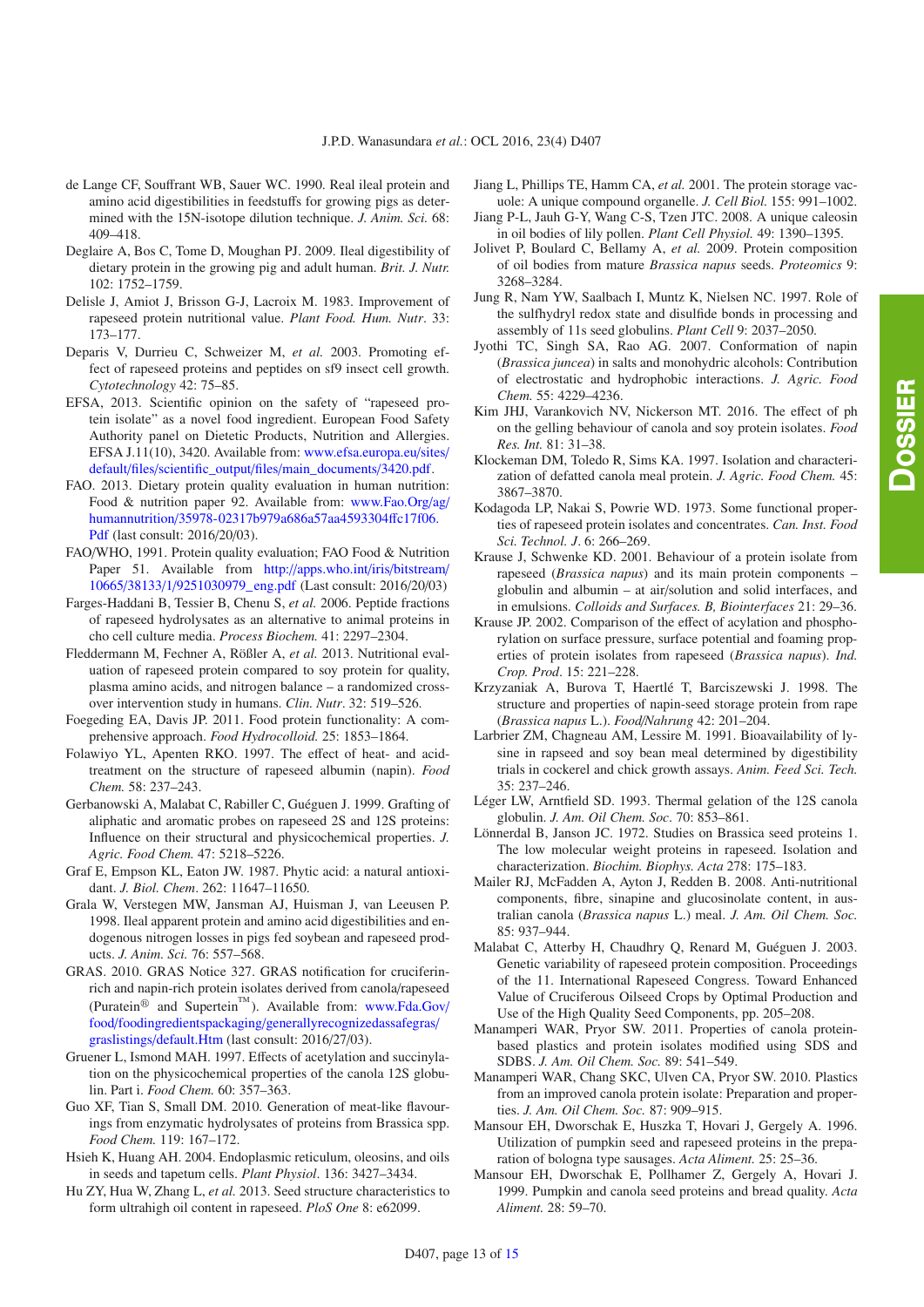- <span id="page-13-31"></span>Marczak ED, Usui H, Fujita H, *et al.* 2003. New antihypertensive peptides isolated from rapeseed. *Peptides* 24: 791–798.
- <span id="page-13-19"></span>Marinova KG, Basheva ES, Nenova B, *et al.* 2009. Physico-chemical factors controlling the foamability and foam stability of milk proteins: Sodium caseinate and whey protein concentrates. *Food Hydrocoll.* 23: 1864–1876.
- <span id="page-13-32"></span>Mariotti F, Hermeir D, Sarrat C, *et al.* 2008. Rapeseed protein inhibits the initiation of insulin resistance by a high saturated fat, highsucrose diet in rats. *Brit. J. Nutr.* 100: 984–991.
- <span id="page-13-12"></span>Matthäus B. 1998. Effect of dehulling on the composition of antinutritive compounds in various cultivars of rapeseed. *Lipid*/*Fett*. 100: 295–301.
- <span id="page-13-9"></span>Matthäus B, Lösingand R, Fiebig HJ. 1995. Determination of inositol phosphates IP3 – IP6 in rapeseed and rapeseed meal by an HPLC method, part 2: Investigations of rapeseed and rapeseed meal and comparison with other methods. *Lipid*/*Fett*. 97: 372–374.
- <span id="page-13-7"></span>Mejia LA, Korgaonkar CK, Schweizer M, *et al.* 2009a. A 13-week sub-chronic dietary toxicity study of a cruciferin-rich canola protein isolate in rats. *Food Chem. Toxicol.* 47: 2645–2654.
- <span id="page-13-8"></span>Mejia LA, Korgaonkar CK, Schweizer M, *et al.* 2009b. A 13-week dietary toxicity study in rats of a napin-rich canola protein isolate. *Regul. Toxicol. Pharmacol.* 55: 394–402.
- <span id="page-13-17"></span>Mills ENC, Madsen C, Shewry PR, Wichers HJ. 2003. Food allergens of plant origin – their molecular and evolutionary relationships. *Trends Food Sci. Technol*. 14: 145–156.
- <span id="page-13-28"></span>Mitra P, Wanasundara JPD. 2013. Canola protein-based thermo plastic polymers. In Abstracts of 104th Annual meeting and expo of American Oil Chemists' Society, Montreal, Canada.
- <span id="page-13-22"></span>Mitra P, McIntosh TC, Wanasundara JPD. 2013. Unique functionalities of napin protein of canola: A comparative study. In Proceedings of Canadian Society of Bioengineering Conference, Saskatoon, Canada.
- <span id="page-13-16"></span>Monsalve RI, Villalba M, Rodríguez, R. 2001. Allergy to mustard seeds: The importance of 2S albumins as food allergens. *Internet. Symp. Food Allergens* 3: 57–69.
- <span id="page-13-24"></span>Muren E, Ek B, Bjork I, Rask L. 1996. Structural comparison of the precursor and the mature form of napin, the 2S storage protein in *Brassica napus*. *Eur. J. Biochem.* 242: 214–219.
- <span id="page-13-25"></span>Murray ED, Arntfield SD, Ismond MAH. 1985. The influence of processing parameters on food protein functionality ii. Factors affecting thermal properties as analyzed by differential scanning calorimetry. *Can. Inst. Food Sci. Technol. J*. 18: 158–162.
- <span id="page-13-11"></span>Naczk M, Amarowicz R, Sullivan A, Shahidi F. 1998. Current research developments on polyphenolics of rapeseed/canola: A review. *Food Chem.* 62: 489–502.
- <span id="page-13-4"></span>Newkirk RW, Classen HL, Scott TA, Edney MJ. 2003. The digestibility and content of amino acids in toasted and non-tosted canola meals. *Can. J. Anim. Sci.* 83: 131–139.
- <span id="page-13-21"></span>Nitecka E, Schwenke KD. 1986. Functional properties of plant proteins. Part 8. Effect of succinylation on some functional properties of the main globulin fraction from rapeseed (*Brassica napus* L.). *Food* / *Nahrung*. 30: 969–974.
- <span id="page-13-20"></span>Nitecka E, Raab B, Schwenke KD. 1986. Chemical modification of proteins. Part 12. Effect of succinylation on some physicochemical and functional properties of the albumin fraction from rapeseed (*Brassica napus* L.). *Food* / *Nahrung*. 30: 975–985.
- <span id="page-13-30"></span>Noi, G, Kapel R, Rondags E, Marc I. 2012. Selective extraction, structural characterisation an antifungal activity assessment of napins from an industrial rapeseed meal. *Food Chem.* 134: 2149–2155.
- <span id="page-13-13"></span>Ochodzki P, Rakowska M, Bjergegaard C, Sorensen H. 1995. Studies on enzymatic fractional, chemical composition and biological effects of dietary fibre in rape seed (*Brassica napus* L.) 1. Chemical composition of seeds and characteristics of soluble and insoluble dietary fibre of spring and winter type variety. *J. Anim. Feed Sci.* 4: 127–138.
- <span id="page-13-0"></span>OECD-FAO. 2015. Agricultural outlook 2015-2024. Available from [www.Fao.Org](www.Fao.Org/3/a-i4738e.Pdf)/3/a-i4738e.Pdf (last consult: 2016/22/03).
- <span id="page-13-29"></span>Pedroche J, Yust MM, Megias C, *et al.* 2004. Utilization of rapeseed protein isolates for production of peptides with angiotensin 1 converting enzyme (ACE)-inhibitory activity. *Grasas y Aceites* 55: 354–358.
- <span id="page-13-1"></span>Plietz P, Damaschun G, Muller JJ, Schwenke KD. 1983. The structure of 11S globulins from sunflower and rapeseed. A small-angle xray scattering study. *Eur. J. Biochem.* 130: 315–320.
- <span id="page-13-14"></span>Poikonen S, Puumalainen TJ, Kautiainen H, Palosuo T, Reunala T, Turjanmaa K. 2008. Sensitization to turnip rape and oilseed rape in children with atopic dermatitis: A case-control study. *Pediatr. Allergy Immunol.* 19: 408–411.
- <span id="page-13-15"></span>Puumalainen TJ, Poikonen S, Kotovuori A, *et al.* 2006. Napins, 2S albumins, are major allergens in oilseed rape and turnip rape. *J. Allergy Clin. Immunol.* 117: 426–432.
- <span id="page-13-3"></span>Rico M, Bruix M, Gonzalez C, Monsalve RI, Rodriguez R. 1996. 1H NMR assignment and global fold of napin BnIb, a representative 2S albumin seed protein. *Biochemistry*. 35: 15672–15682.
- <span id="page-13-33"></span>Rivera D, Rommi K, Fernandes MM, Lantto R, Tzanov T. Enzymeaided processing of rapeseed oil industry by-products into added value ingredients for food, cosmetic and pharmaceutical applications. In: White M (ed.). Rapeseed: Chemical composition, production and health benefits. NY. USA: Nova Science Publishers, 2016.
- <span id="page-13-5"></span>Rutherfurd SM, Fanning AC, Miller BJ, Moughan PJ. 2015. Protein digestibility-corrected amino acid scores and digestible indispensable amino acid scores differentially describe protein quality in growing male rats. *J. Nutr*. 145: 372–379.
- <span id="page-13-34"></span>Sánchez-Vioque R, Bagger CL, Rabiller C, Guéguen J. 2001. Foaming properties of acylated rapeseed (*Brassica napus* L.) hydrolysates. *J. Colloid Interf. Sci*. 244: 386–393.
- <span id="page-13-10"></span>Sandberg A-S. *In vitro* and *in vivo* degradation of phytate. In: Reddy NR, Sathe SK (eds.). Food phytates. Boca Raton: CRC Press, 2002.
- <span id="page-13-6"></span>Savoie L, Galibois I, Parent G, Charbonneau R. 1988. Sequential release of amino acids and peptides during *in vitro* digestion of casein and rapeseed proteins. *Nutr. Res.* 8: 1319–1326.
- <span id="page-13-26"></span>Schwartz J-M, Solé V, Guéguen J, Ropers M-H, Riaublanc A, Anton M. 2015. Partial replacement of  $\beta$ -casein by napin, a rapeseed protein, as ingredient for processed foods: Thermoreversible aggregation. *LWT – Food Sci. Technol*. 63: 562–568.
- <span id="page-13-18"></span>Schwenke KD, Raab B, Linow KJ, Pahtz W, Uhlig J. 1981. Isolation of the 12S globulin from rapeseed (*Brassica napus* L.) and characterization as a "neutral" protein. On seed proteins. Part 13. *Nahrung* 25: 271–280.
- <span id="page-13-23"></span>Schwenke KD, Dahme A, Wolter T. 1998. Heat-induced gelation of rapeseed proteins: Effect of protein interaction and acetylation. *J. Am. Oil Chem. Soc.* 75: 83–87.
- <span id="page-13-2"></span>Shewry PR, Napier JA, Tatham AS. 1995. Seed storage proteins: Structures and biosynthesis. *The Plant Cell*. 7: 945–956.
- <span id="page-13-27"></span>Shi W, Dumont MJ. 2014. Processing and physical properties of canola protein isolate-based films. *Indus Crop. Prod*. 52: 269– 277.